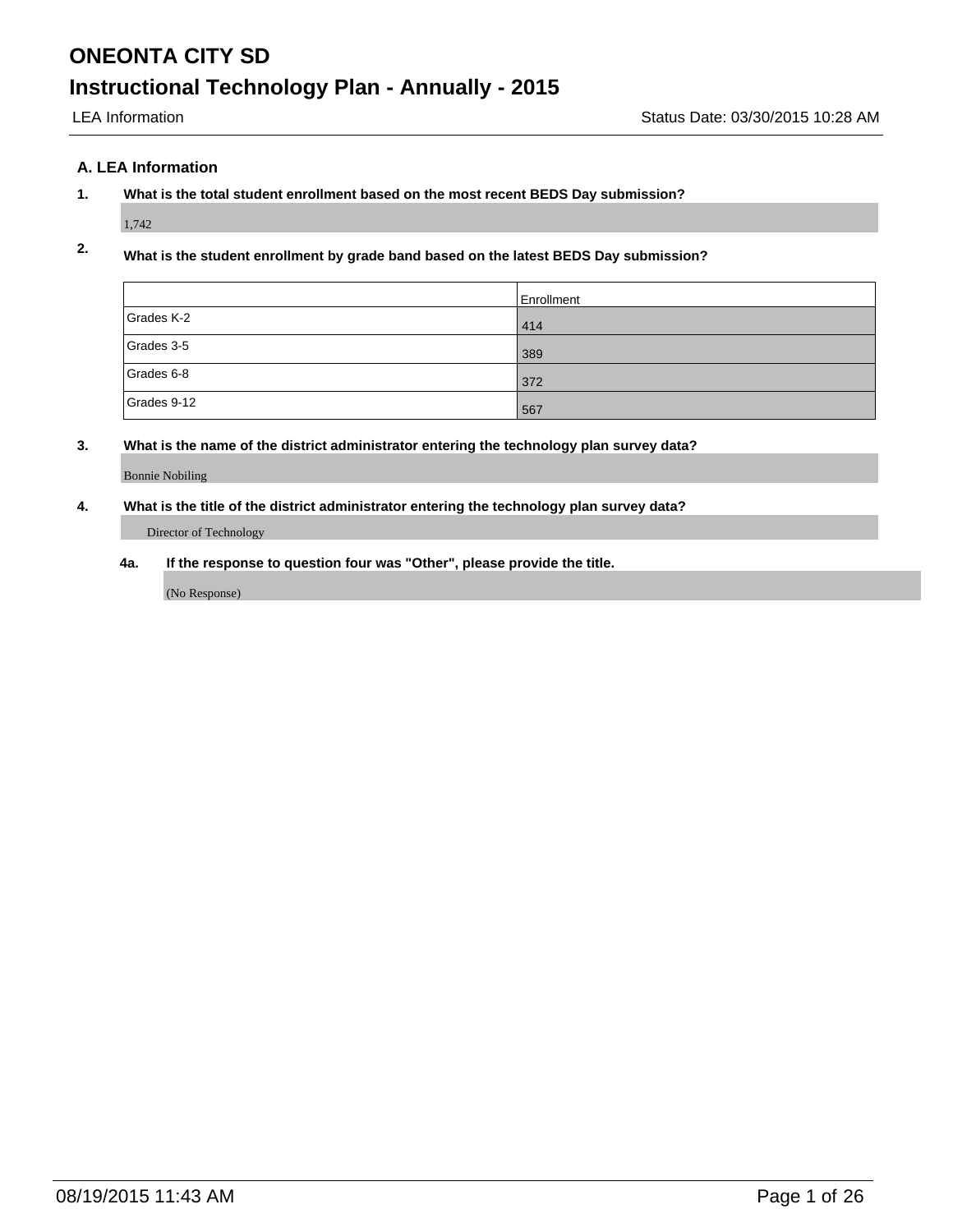### **Instructional Technology Plan - Annually - 2015**

Instructional Technology Vision and Goals **Status Date: 03/30/2015 10:28 AM** 

#### **B. Instructional Technology Vision and Goals**

#### **1. Please provide the district mission statement.**

The Oneonta City School District seeks to provide a technology-rich environment in order to equip students and staff with digital age tools and resources needed to meet and exceed learning goals in the 21st century. Specifically, the District will promote:

Critical thinking, problem solving and decision making; Creativity and innovation ; Communication and collaboration; Digital citizenship; Research and information fluency; Digital age learning experiences and assessments; Robust technology infrastructure.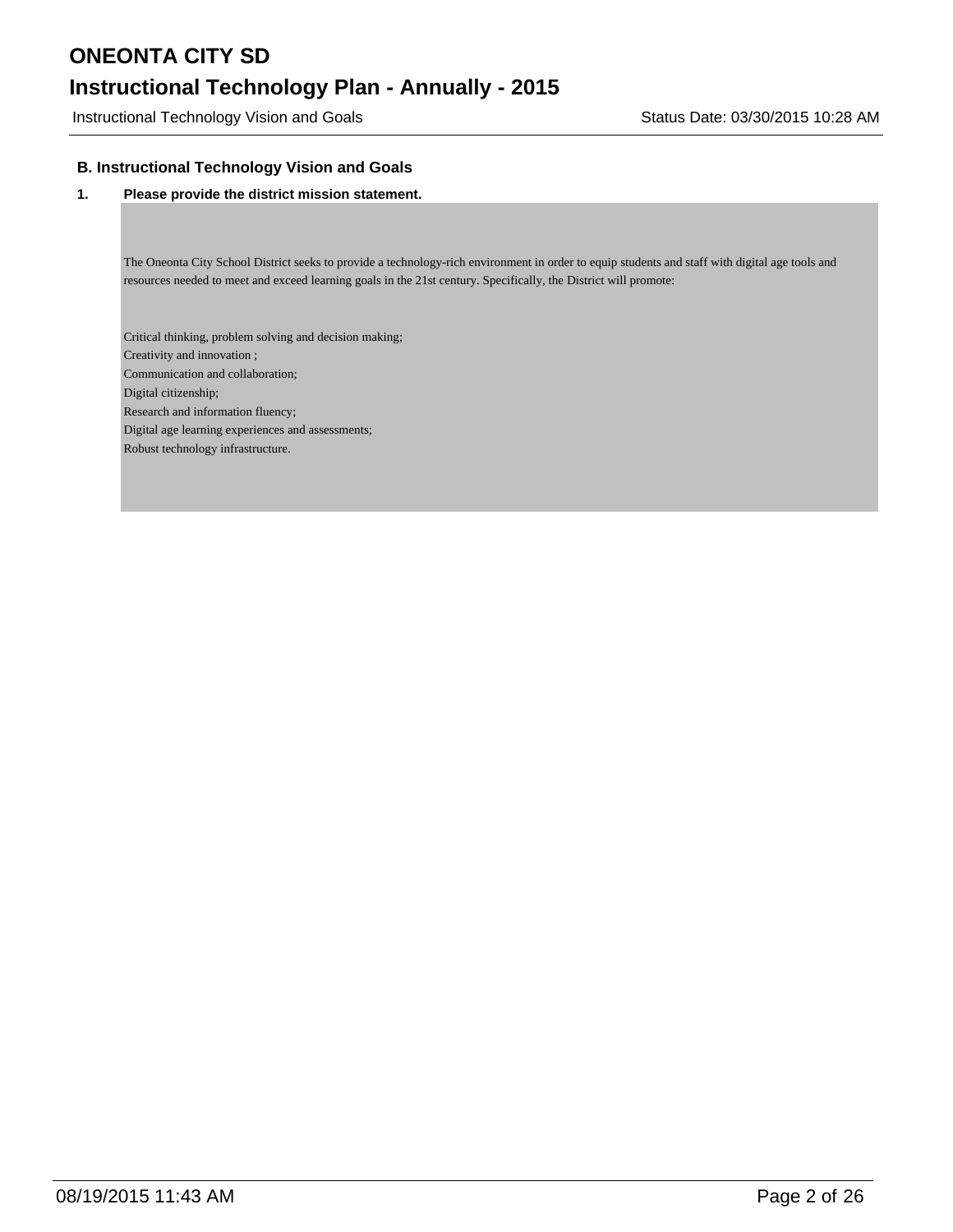Instructional Technology Vision and Goals **Status Date: 03/30/2015 10:28 AM** 

**2. Please provide the executive summary of the instructional technology plan, including vision and goals.**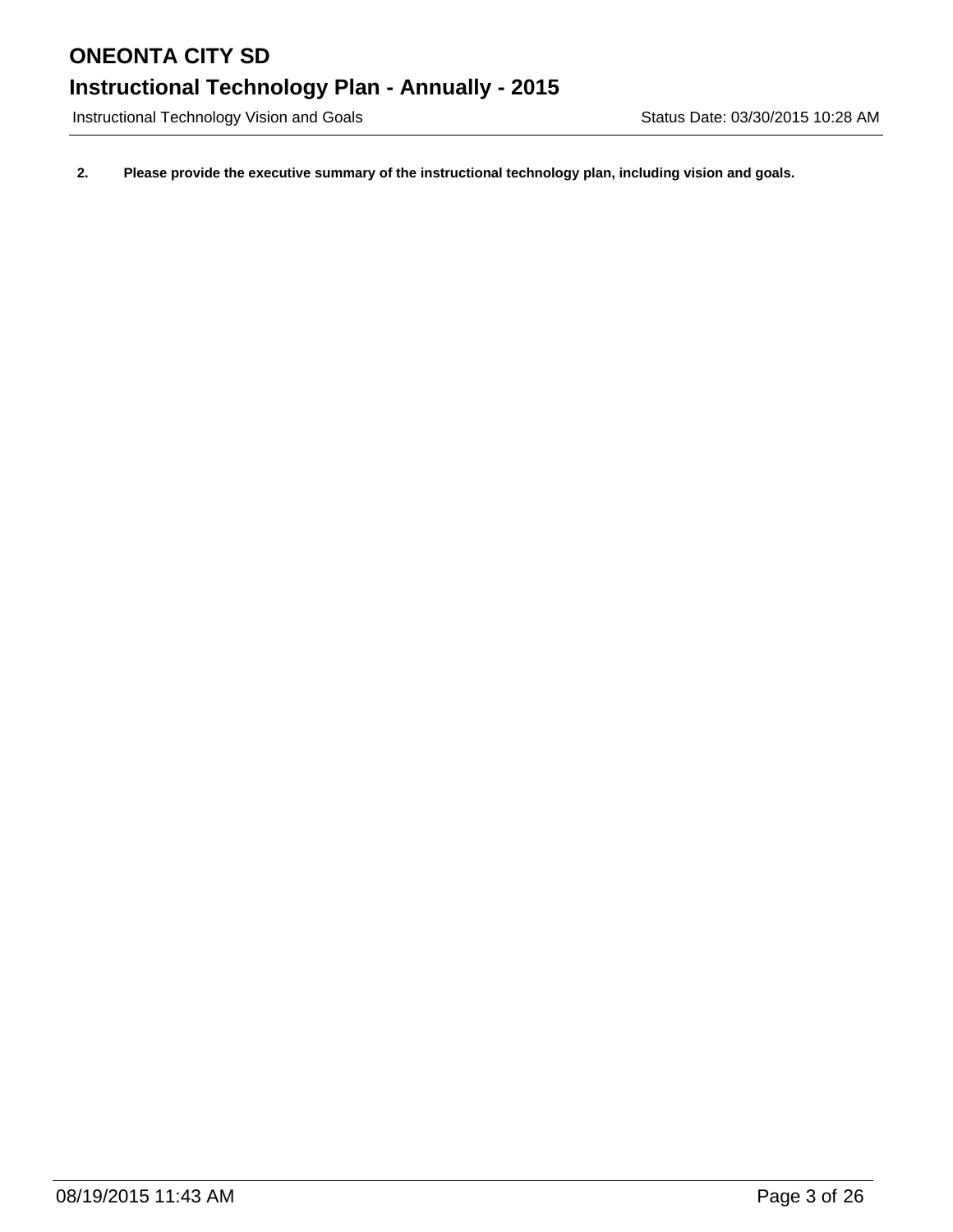### **Instructional Technology Plan - Annually - 2015**

Instructional Technology Vision and Goals **Status Date: 03/30/2015 10:28 AM** 

Instructional Technology Vision Statement "OCSD integrating technology into our everyday lives, lessons and education" The Oneonta City School District seeks to provide a technology-rich environment in order to equip students and staff with digital age tools and resources needed to meet and exceed learning goals in the 21st century. Specifically, the District will strive to promote: Critical thinking, problem solving and decision making; Creativity and innovation ; Communication and collaboration; Digital citizenship; Research and information fluency; Digital age learning experiences and assessments; Robust technology infrastructure. Goals, Activities & Timeline The matrix below outlines our goals for the 2015-2018 timeframe. The goals are broken down into the following sections: Basic Access to Technology Integration of Technology into Instruction Exploration of New Technologies Professional Development Maintain/Update Administrative Applications Basic Access to Technology Maintain adequate network infrastructure to support educational pursuit Implement/Maintain technology-enabled classrooms throughout the district. Improve network security Maintain uniform hardware and software for each building Implement one-to-one initiatives where appropriate Provide for increased online access of school information and resources Improve home-to-school connection Extend learning beyond the classroom Assure that the CSE has tools to ensure that students with special needs have appropriate access to all technology tools. Integration of Technology into Instruction Meet Common Core requirements for teachers to integrate technology into their instruction. Internet safety / digital citizenship instruction for all students grades K-12 Curriculum review-be sure to integrate instructional technologies as curriculum is being updated. Assistive technology awareness for all teachers, especially special education teachers. Exploration of New Technologies Expose teachers to new educational technologies on a regular basis Provide support structure for teachers who are willing to try new technologies Professional Development Provide regular opportunities for teachers to upgrade their technology skills, both for productivity and for instructional use of technologies. Collaborate with higher education, other districts, etc. Maintain Administrative Applications in support of our educational mission Student Management System – SunGuard eSchool Cafeteria System - Nutrikids General automation Auto-notification system – SchoolMessenger Document Management system Voice over IP phone system Email archiving – GWAVA Retain Transportation system – Transfinder RouteFinder Pro

Healthcare student management system – SNAP HealthCenter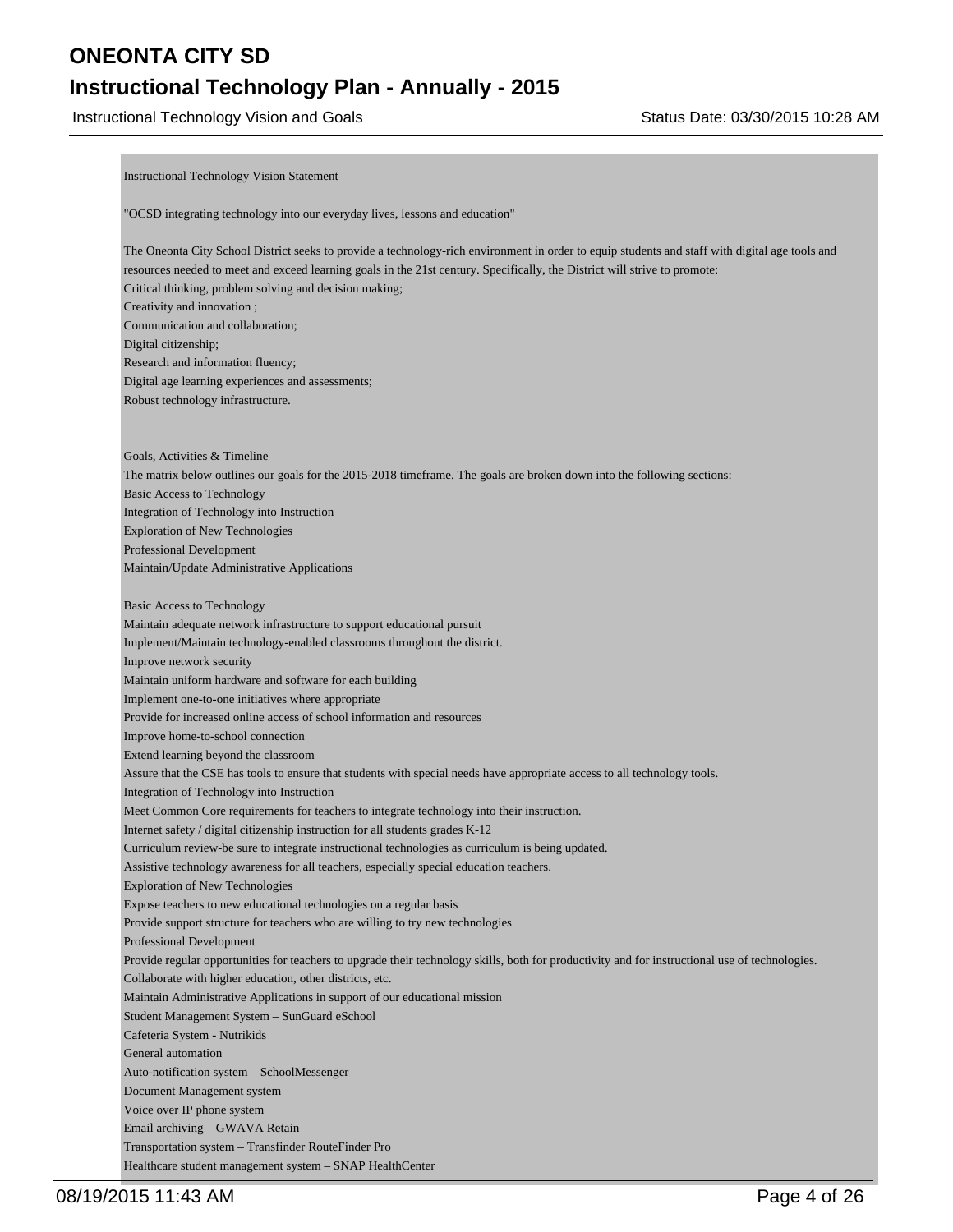Instructional Technology Vision and Goals **Status Date: 03/30/2015 10:28 AM** 

Special Education student management system- ClearTrack Finance and HR systems – Finance Manager District Website – Edline/SchoolWorld District email system – Novell GroupWise IP Security System - Johnson Controls P2000 Facilities management system - SchoolDude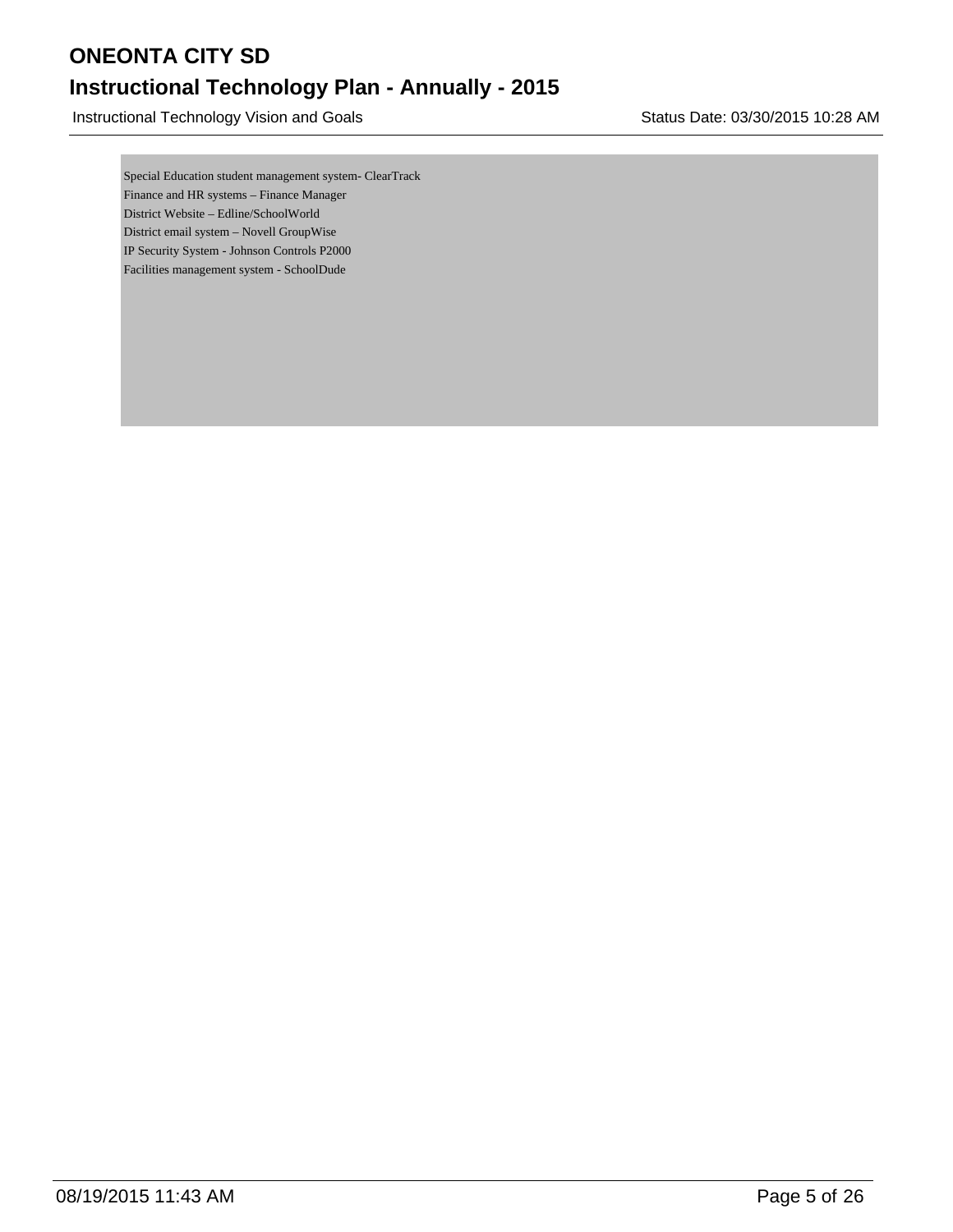Instructional Technology Vision and Goals **Status Date: 03/30/2015 10:28 AM** 

#### **3. Please summarize the planning process used to develop the instructional technology plan. Please include the stakeholder groups participating and outcomes of the instructional technology plan development meetings.**

The plan, which is intended to be a living document, will be reviewed on a regular basis and used to guide daily, monthly and yearly district technology decisions.

Our goals, as reflected in this plan, are heavily influenced by the International Society for Technology in Education (ISTE) Standards (See Appendices I and II) as well as the new Common Core Learning Standards. Every technology decision/plan is rooted in our desire to ensure both that our teachers understand the value of and how to teach with technology and that our students understand how to use technology in productive, meaningful ways.

During academic years 2012-2013 and 2013-2014, the Curricular Technology and Administrative Computing Committees worked on drafting this updated 2015-2018 Technology Plan.

Curricular Technology

| Michael Andrews        | <b>Information Technology Services Technician</b>            |  |
|------------------------|--------------------------------------------------------------|--|
| <b>Steven Currie</b>   | <b>Information Technology Services Systems Administrator</b> |  |
| Deb Dalton             | High School Library Media Specialist                         |  |
| Jeremiah DuMond        | <b>Information Technology Services Technician</b>            |  |
| Allan Hecox            | <b>Teacher and Curricular Technology Specialist</b>          |  |
| Julia Iannello         | Riverside Elementary Library Media Specialist                |  |
| <b>Bonnie Nobiling</b> | Director of IT Services and District Data Coordinator        |  |
| <b>Mark Parmerter</b>  | Valleyview Elementary Library Media Specialist               |  |
| <b>Bill Grau</b>       | Board of Education Representative & Parent                   |  |
| <b>Karen Rowe</b>      | Curriculum Coordinator and Director of Adult Education       |  |
| Mary Stalder           | Greater Plains Library Media Specialist                      |  |
|                        |                                                              |  |

Curricular Technology Committee

 – this committee, which is comprised of library media specialists, Information Technology Services staff, the Director of Curriculum and Instruction, and one Board of Education representative, (Building principals are also invited.)meets on a bi-monthly basis during the school year. The committee's purpose is to guide technology progress and to advise with regard to technology policy. Minutes from these meetings can be found on the Information Technology Services website ( http://www.oneontacsd.org/ITS).

#### Administrative Computing Committee

:

| <b>Steve Currie</b>        | <b>Information Technology Services Systems Administrator</b>           |
|----------------------------|------------------------------------------------------------------------|
| Sue Garcia                 | Director of High School Guidance                                       |
| Tim Gracy                  | Director of Special Education                                          |
| <b>Bill Grau</b>           | <b>Board of Education</b>                                              |
| Reggie McGuinness          | <b>Business Office Administrator Secretary</b>                         |
| <b>Bonnie Nobiling</b>     | Director of IT Services and District Data Coordinator                  |
| Karen Rowe                 | Director of Curriculum and Instruction and Director of Adult Education |
| <b>Charlotte Santamont</b> | <b>Special Education Secretary</b>                                     |
| Rebecca VanDewerker        | Middle School Guidance Secretary                                       |
| Julie Ward                 | <b>Information Technology Services Office Manager</b>                  |
| Lisa Weeks                 | <b>Business Office Administrator</b>                                   |

#### Administrative Computing Committee

 – this committee is comprised of a cross-section of non-instructional employees representing all administrative areas across the district and also includes a Board of Education representative. The committee meets just one or two times per year to discuss Administrative applications, systems security and our adherence to NYS Information Technology guidelines. Minutes from these meetings can be found on the Information Technology Services website (http://www.oneontacsd.org/ITS) .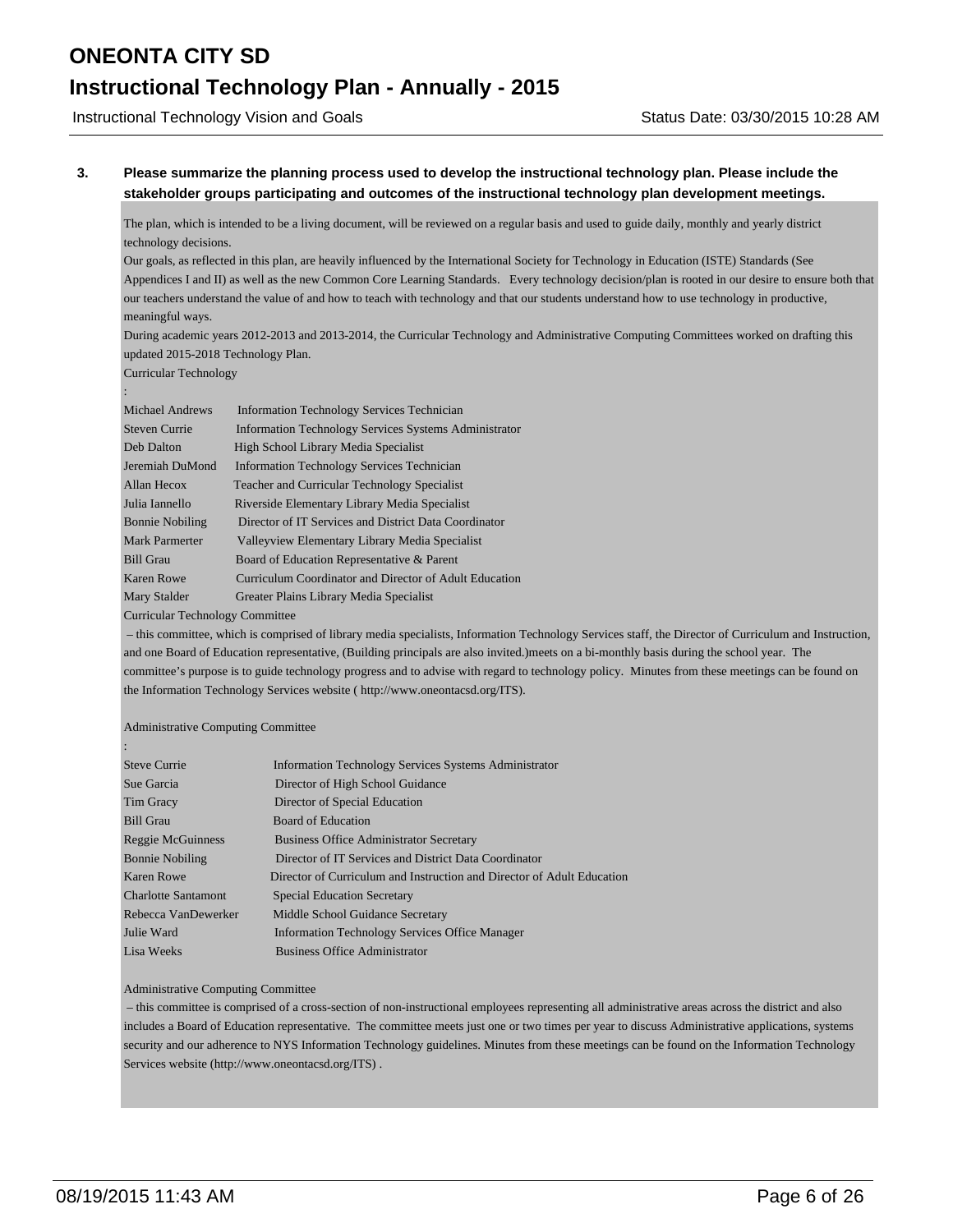Instructional Technology Vision and Goals **Status Date: 03/30/2015 10:28 AM** 

**4. Please provide the source(s) of any gap between the current level of technology and the district's stated vision and goals.**

Connectivity (Checked) Device Gap (Checked) Professional Development (Checked) Staffing (Checked)

**4a. Please specify if "Other" was selected in question four.**

(No Response)

**5. Based upon your answer to question four, what are the top three challenges that are causing the gap? If you chose "No Gap Present" in question four, please enter N/A.**

1.Provide appropriate in-building support for teachers developing their instructional technology skills

2. Find and implementing the appropriate devices for optimal instructional use at each age level.

3. Have a professional development plan in place to ensure teachers have access to instructional technology learning environments.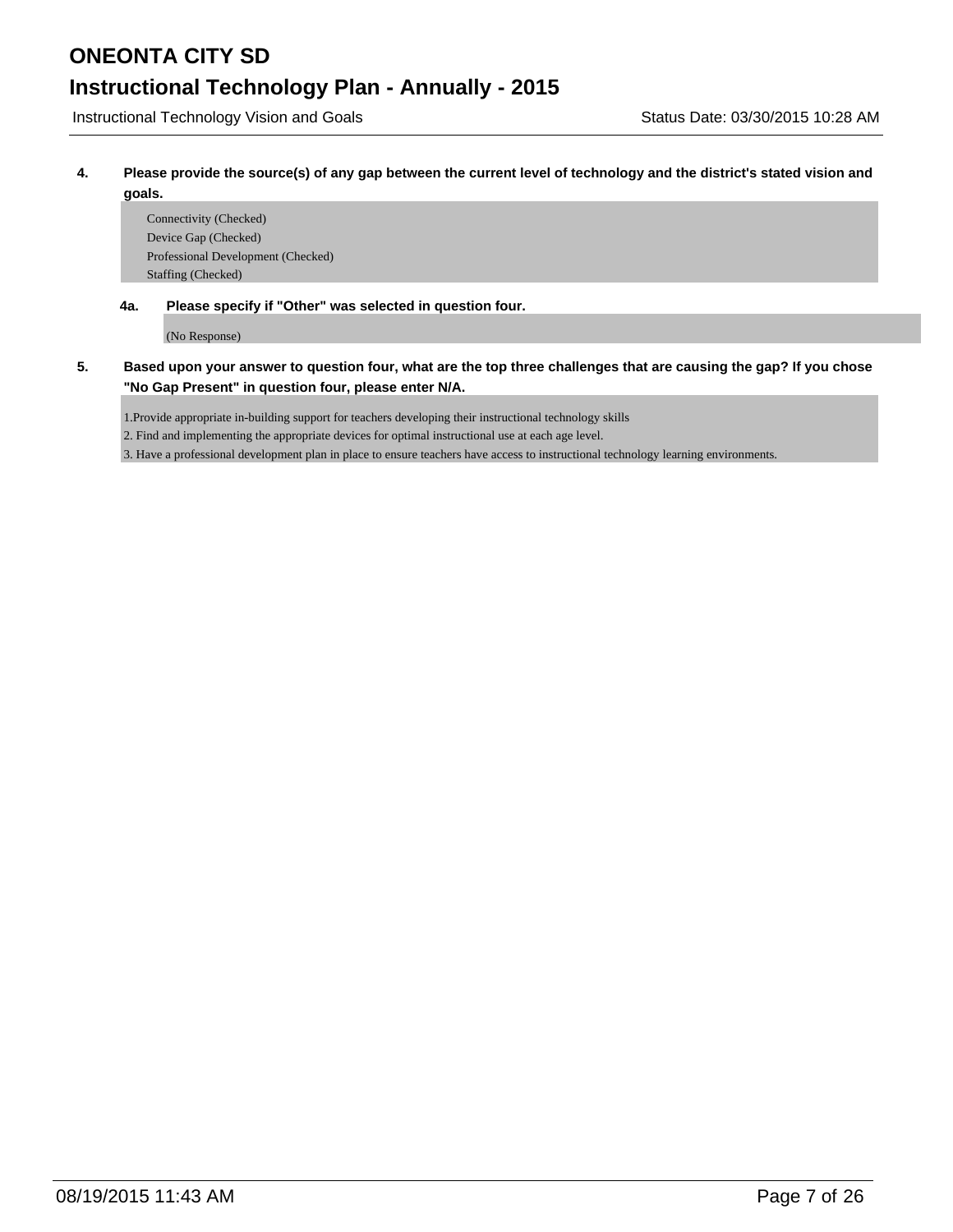### **Instructional Technology Plan - Annually - 2015**

Instructional Technology & Infrastructure Inventory **Status Date: 03/30/2015 10:28 AM** 

#### **C. Technology and Infrastructure Inventory**

### **1. What is the available network broadband bandwidth? Please express speed in Mb (Megabits) or Gb (Gigabits). \***

|                                                                              | Minimum Capacity (Expressed in Mb or Gb) | Maximum Capacity (Expressed in Mb or Gb) |
|------------------------------------------------------------------------------|------------------------------------------|------------------------------------------|
| Network Bandwidth: Incoming<br>connection TO district schools<br>(WAN)       | 1 Gb                                     | $1$ Gb                                   |
| Internal Network Bandwidth:<br>Connections BETWEEN school<br>buildings (LAN) | $10$ GB                                  | $10$ GB                                  |
| <b>Bandwidth: Connections WITHIN</b><br> school buildings (LAN)              | $1$ GB                                   | <b>GB</b>                                |

#### **2. What is the total contracted Internet access bandwidth for your district? Please express speed in Mb (Megabits) or Gb (Gigabits).**

1 Gb

**3. What is the name of the agency or vendor that your district purchases its primary Internet access bandwidth service from?**

Level 3 SCRIC

### **4. Which wireless protocols are available in the district? Of these, which are currently in use? Check all that apply.**

|          | Available/In Use                        |
|----------|-----------------------------------------|
| 802.11a  | Available (Checked)<br>In Use (Checked) |
| 802.11b  | Available (Checked)<br>In Use (Checked) |
| 802.11g  | Available (Checked)<br>In Use (Checked) |
| 802.11n  | Available (Checked)<br>In Use (Checked) |
| 802.11ac | Available (Checked)                     |
| 802.11ad | (No Response)                           |
| 802.11af | (No Response)                           |

#### **5. Do you have wireless access points in use in the district?**

Yes

**5a. What percentage of your district's instructional space has wireless coverage?**

100

**6. Does the district use a wireless controller?**

Yes

**7. What is the port speed of the switches that are less than five years old in use in the district?**

1 Gb

**8. How many computing devices less than five years old are in use in the district?**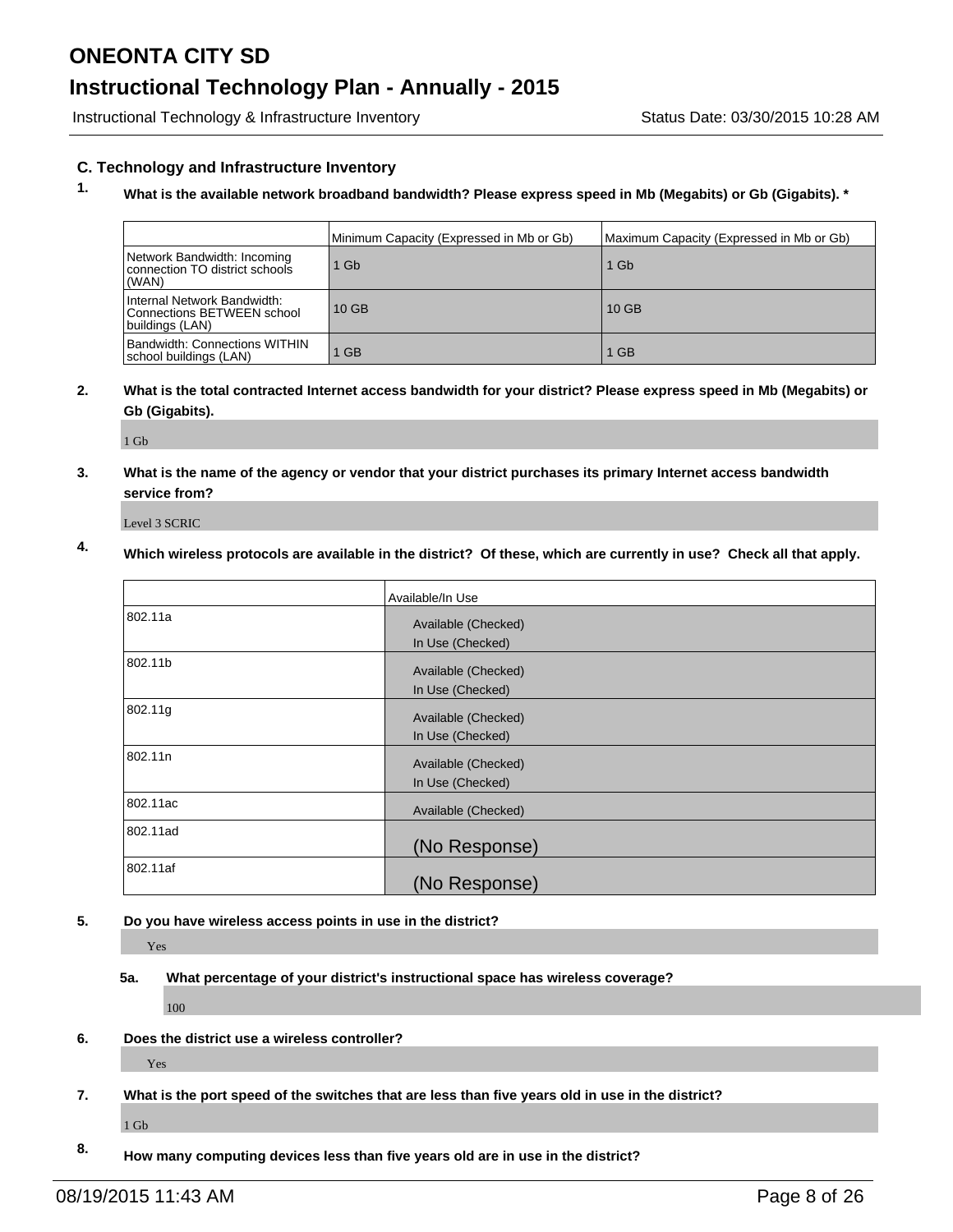### **Instructional Technology Plan - Annually - 2015**

Instructional Technology & Infrastructure Inventory **Status Date: 03/30/2015 10:28 AM** 

|                                                                              | Number of devices in use that are<br>less than five years old | How many of these devices are<br>connected to the LAN? |
|------------------------------------------------------------------------------|---------------------------------------------------------------|--------------------------------------------------------|
| Desktop computers/Virtual Machine (VM)                                       | 700                                                           | 700                                                    |
| Laptops/Virtual Machine (VM)                                                 | 200                                                           | 200                                                    |
| Chromebooks                                                                  | 31                                                            | 31                                                     |
| Tablets less than nine (9) inches with access to an<br>external keyboard     | 0                                                             | $\overline{0}$                                         |
| Tablets nine (9) inches or greater with access to an<br>external keyboard    | O                                                             | $\Omega$                                               |
| Tablets less than nine (9) inches without access to an<br>external keyboard  | $\Omega$                                                      | $\Omega$                                               |
| Tablets nine (9) inches or greater without access to an<br>external keyboard | 350                                                           | 350                                                    |
| Totals:                                                                      | 1281.0                                                        | 1281.0                                                 |

**9. Of the total number of students with disabilities in your district, what percentage of these students are provided with assistive technology as documented on their Individualized Education Programs (IEPs)?**

8

**10. From your technology needs assessment, please describe any additional assistance or resources that, if provided, would enhance the district's ability to provide improved access to technologies, including assistive technologies, for students with disabilities.**

1. Funding for additional mobile devices in special education classrooms.

2. Funding for specialized professional development for teachers and IT staff in order to make full use of available assistive technologies.

**11. How many peripheral devices less than five years old are in use in the district?**

|                         | Number of devices in use that are less than five<br>years old |
|-------------------------|---------------------------------------------------------------|
| Document Cameras        | 26                                                            |
| Flat Panel Displays     | 21                                                            |
| Interactive Projectors  | 0                                                             |
| Interactive Whiteboards | 59                                                            |
| Multi-function Printers | 0                                                             |
| Projectors              | 85                                                            |
| Scanners                |                                                               |
| Other Peripherals       | 0                                                             |
| Totals:                 | 192.0                                                         |

**12. If a number was provided for "Other Peripherals" please specify the peripheral device(s) and quantities for each.**

(No Response)

**13. Does your district have an asset inventory tagging system for district-owned equipment?**

Yes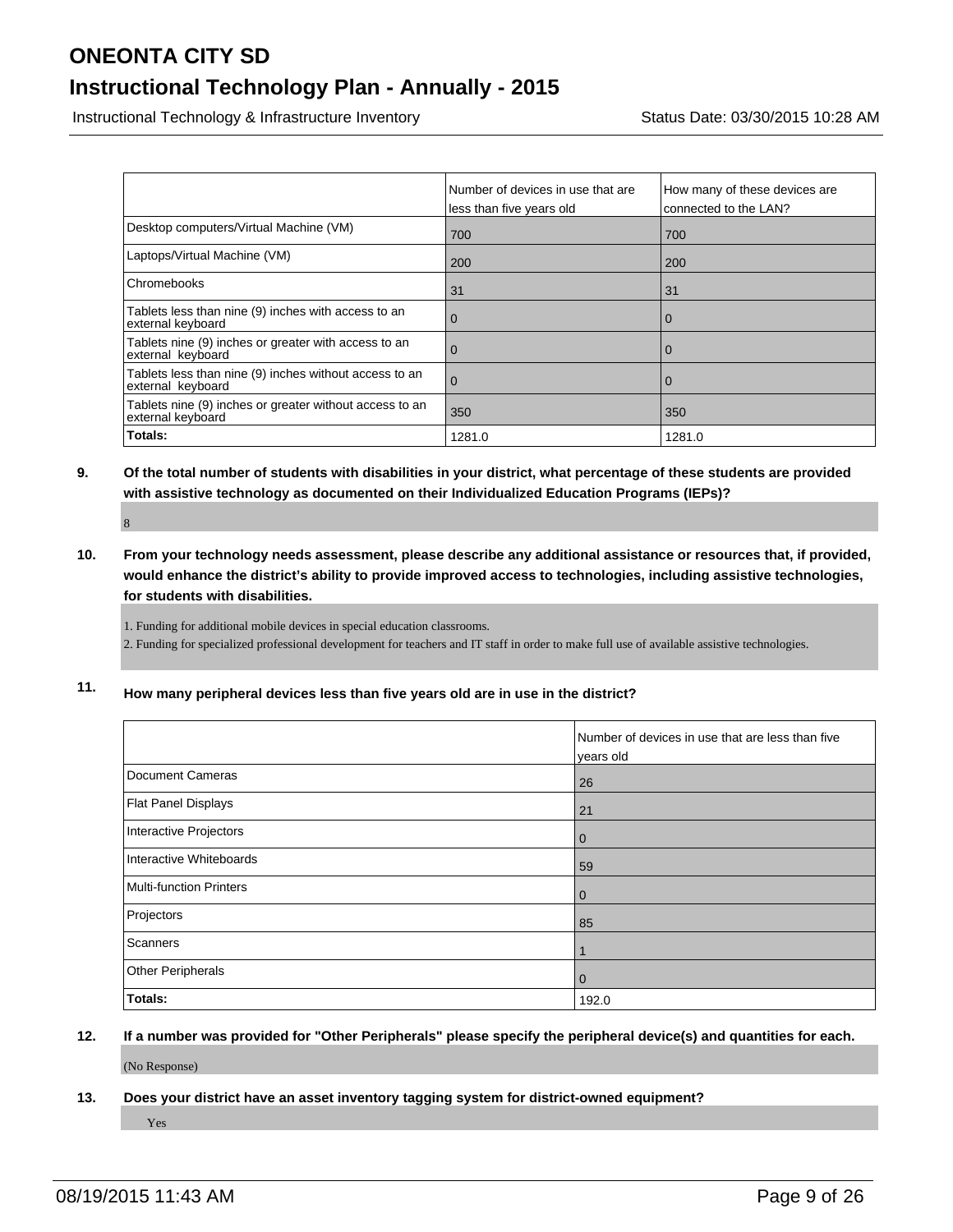### **Instructional Technology Plan - Annually - 2015**

Instructional Technology & Infrastructure Inventory Status Date: 03/30/2015 10:28 AM

#### **14. Does the district allow students to Bring Your Own Device (BYOD)?**

#### Yes

- **14a. On an average school day, approximately how many student devices access the district's network?** 400
- **15. Has the school district provided for the loan of instructional computer hardware to students legally attending nonpublic schools pursuant to Education Law, section 754?**

No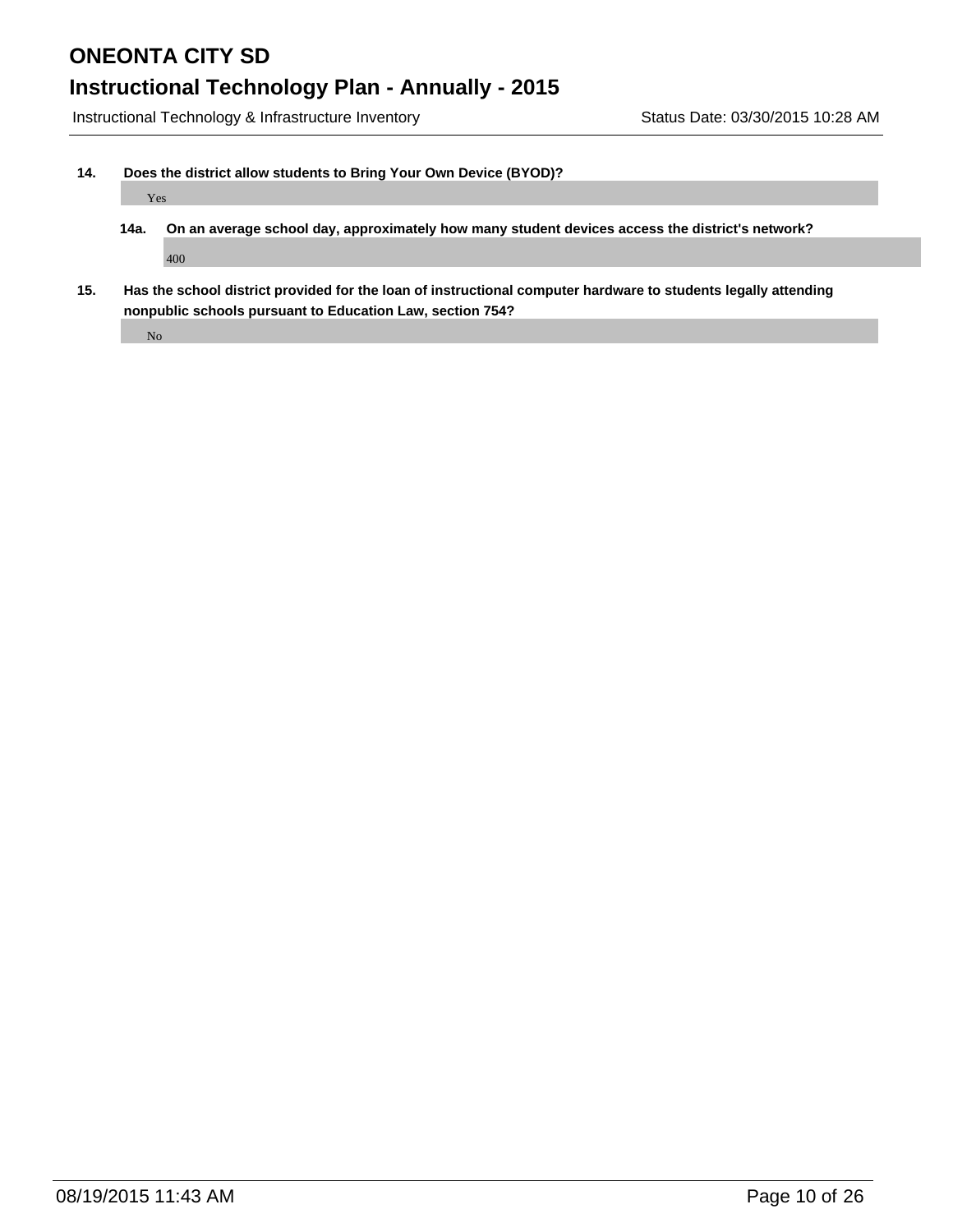#### **D. Software and IT Support**

### **1. What are the operating systems in use in the district?**

|                             | Is this system in use? |
|-----------------------------|------------------------|
| Mac OS Version 9 or earlier | <b>No</b>              |
| Mac OS 10 or later          | <b>No</b>              |
| Windows XP                  | <b>No</b>              |
| Windows 7.0                 | Yes                    |
| Windows 8.0 or greater      | Yes                    |
| Apple iOS 7 or greater      | Yes                    |
| Chrome OS                   | <b>No</b>              |
| Android                     | <b>No</b>              |
| Other                       | <b>No</b>              |

**2. Please provide the name of the operating system if the response to question one included "Other."**

(No Response)

### **3. What are the web browsers, both available and supported, for use in the district?**

|                                | Web Browsers available and supported for use |
|--------------------------------|----------------------------------------------|
| Internet Explorer 7            | <b>No</b>                                    |
| Internet Explorer 8            | <b>No</b>                                    |
| Internet Explorer 9 or greater | Yes                                          |
| Mozilla Firefox                | Yes                                          |
| Google Chrome                  | Yes                                          |
| Safari (Apple)                 | Yes                                          |
| Other                          | <b>No</b>                                    |

**4. Please provide the name of the web browser if the response to question three included "Other."**

(No Response)

#### **5. Please provide the name of the learning management system (LMS) most commonly used in the district.**

| Schoology        |
|------------------|
| Moodle           |
| Google Classroom |

#### **6. Please provide the names of the five most commonly used software programs that support classroom instruction in the district.**

IXL Math MS Word MS PowerPoint Google Docs SchoolWorld/Blackboard web content system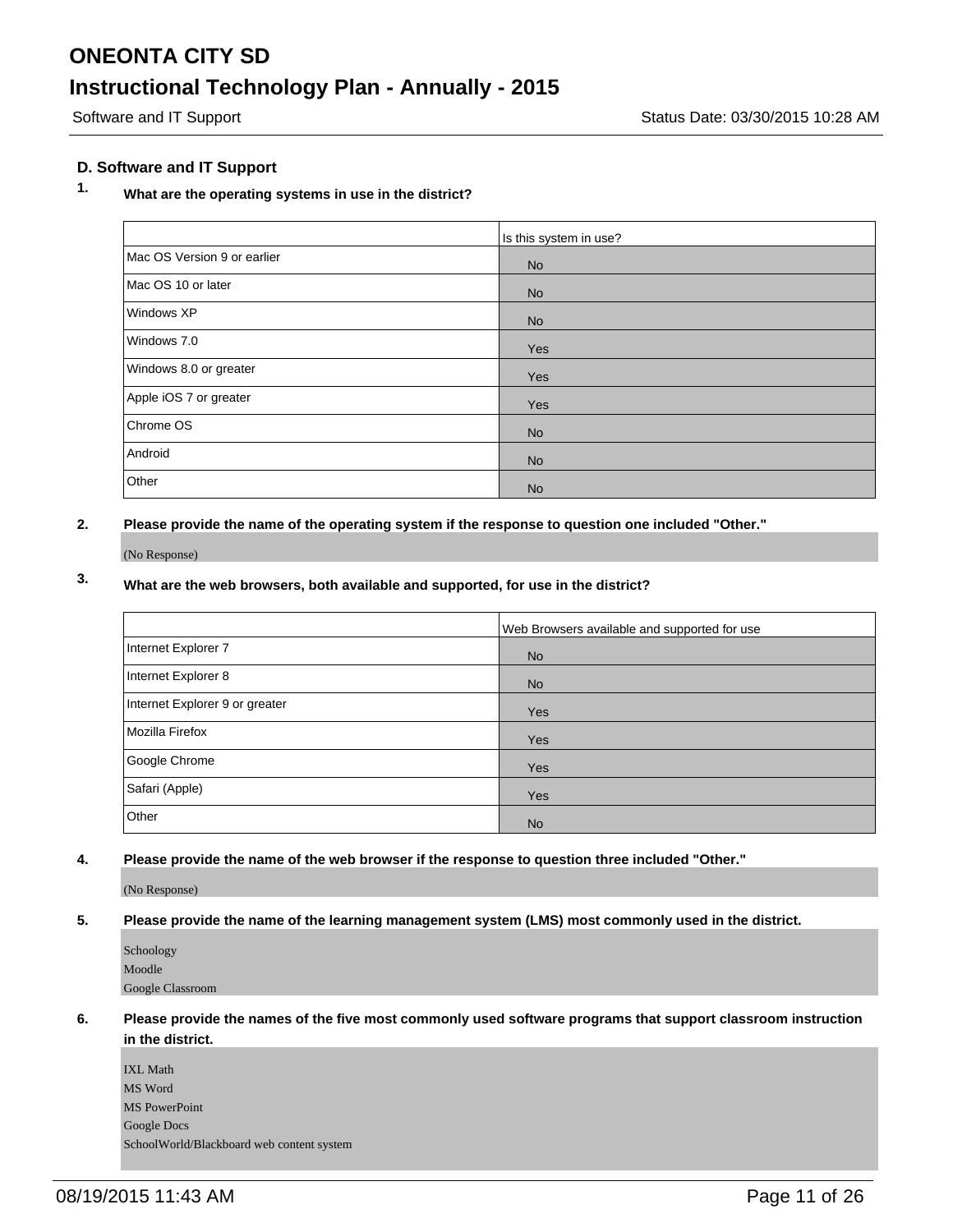#### **7. Please provide the names of the five most frequently used research databases if applicable.**

Capstone Press Animals ProQuest Culture Grams ProQuest SIRS Researcher ProQuest Government Reporter WorldBook AD

#### **8. Does the district have a Parent Portal?**

#### Yes

#### **8a. Check all that apply to your Parent Portal if the response to question eight is "Yes."**

Attendance (Checked) Homework (Checked) Student Schedules (Checked) Grade Reporting (Checked)

#### **8b. If 'other' was selected in question eight (a), please specify the other feature(s).**

I did not select "Other" - but I'm being required to enter information in this space.

#### **9. What additional technology-based strategies and tools, besides the Parent Portal, are used to increase parent involvement?**

Learning Management System (Checked) Emergency Broadcast System (Checked) Website (Checked)

#### **9a. Please specify if the response to question nine was "Other".**

(No Response)

#### **10. Please list title and FTE count (as of survey submission date) of all staff whose primary responsibility is technical support.**

| Title               | Number of Current FTEs |
|---------------------|------------------------|
| HelpDesk Manager    | 1.00                   |
| Network Specialist  | 1.00                   |
| Computer Technician | 2.00                   |
| Director of IT      | 1.00                   |
|                     | 5.0                    |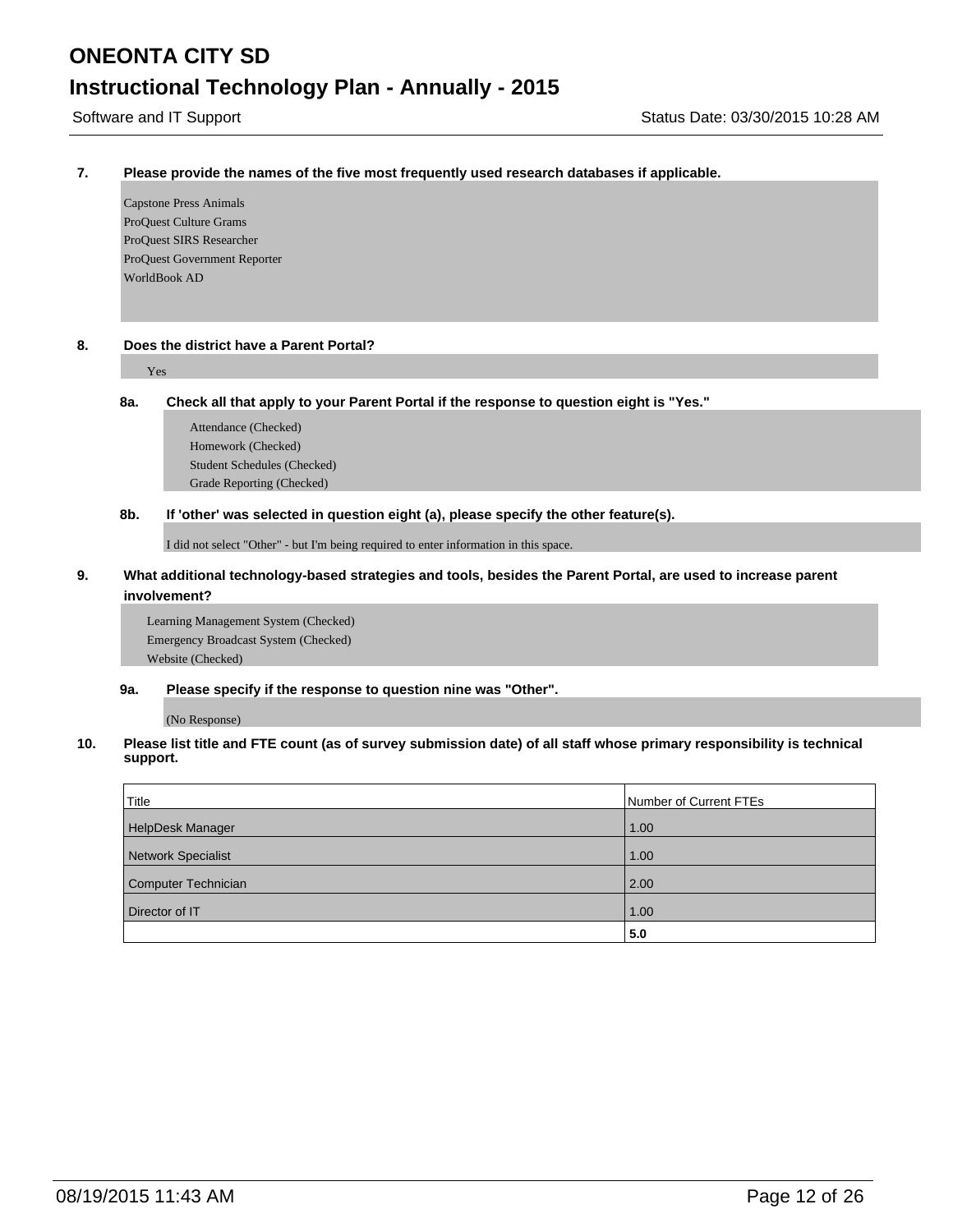#### **E. Curriculum and Instruction**

#### **1. What are the district's plans to use digital connectivity and technology to improve teaching and learning?**

Our goals, as reflected in this plan, are heavily influenced by the International Society for Technology in Education (ISTE) Standards as well as the new Common Core Learning Standards. Our focus will be to support individualized instruction as well as the evolving roles of teacher and students in the 21st century classroom. We intend to do this by:

- 1. Investigate the instructional value of a One-to-One program through a pilot implementation
- a. BYOD
- b. District-provided devices
- 2. Assess potential of a One-to-One program:
- a. Just in Time instruction and assessment
- b. Deeper learning
- c. Student-driven learning
- d. Blended learning
- e. Flipped instruction
- 3. Digital citizenship instruction
- **2. Does the district's instructional technology plan address the needs of students with disabilities to ensure equitable access to instruction, materials, and assessments?**

Yes

#### **2a. If "Yes", please specify.**

- 1. CSE will provide assistive technology assessments as needed.
- 2. Appropriate assistive technology will be provided based upon CSE recommendation
- **3. Does the district's instructional technology plan address the provision of assistive technology specifically for students with disabilities to ensure access to and participation in the general curriculum?**

Yes

#### **3a. If "Yes", please provide detail.**

- 1. CSE will provide assistive technology assessments as needed.
- 2. Appropriate assistive technology will be provided based upon CSE recommendation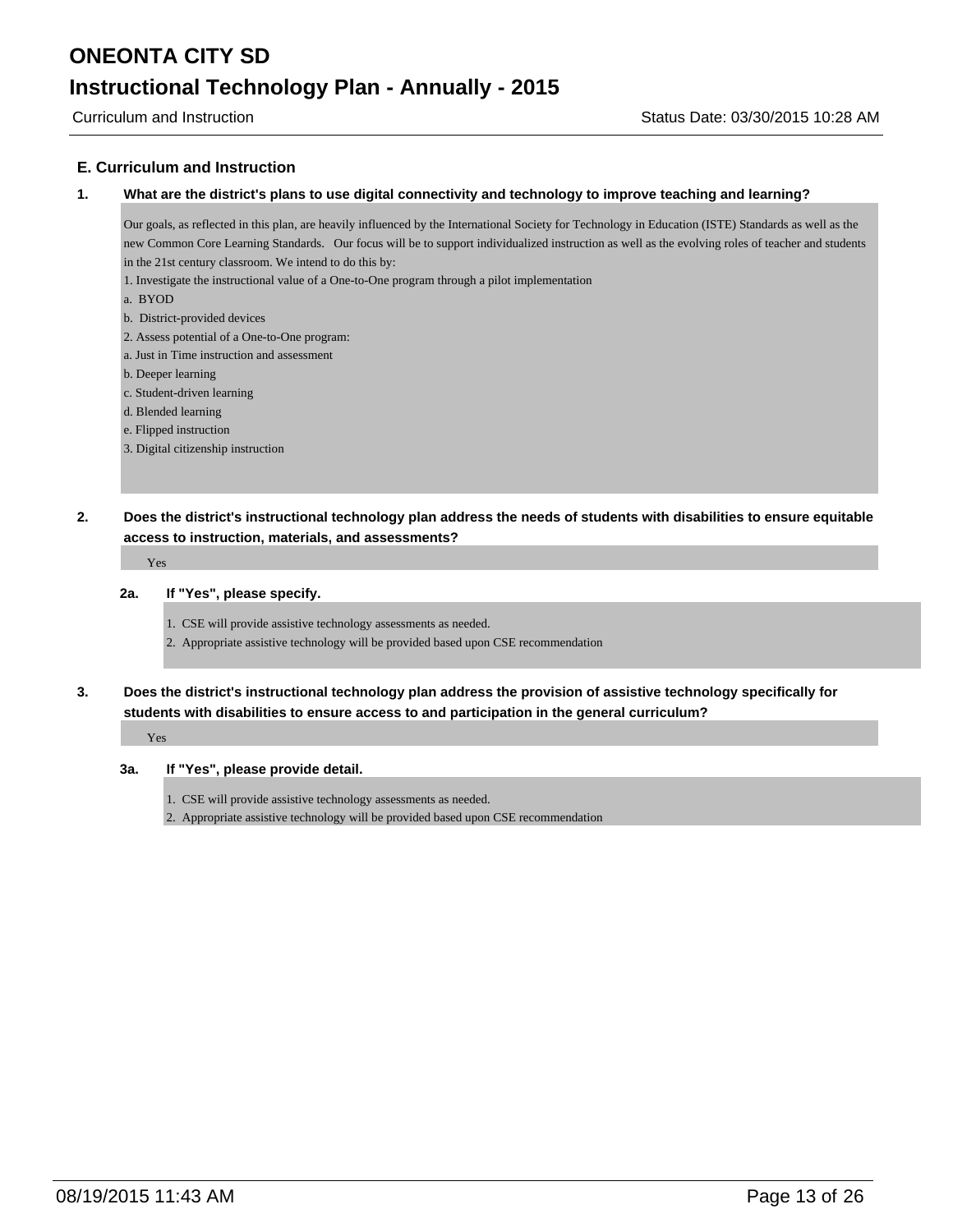Professional Development **Status Date: 03/30/2015 10:28 AM** 

**F. Professional Development**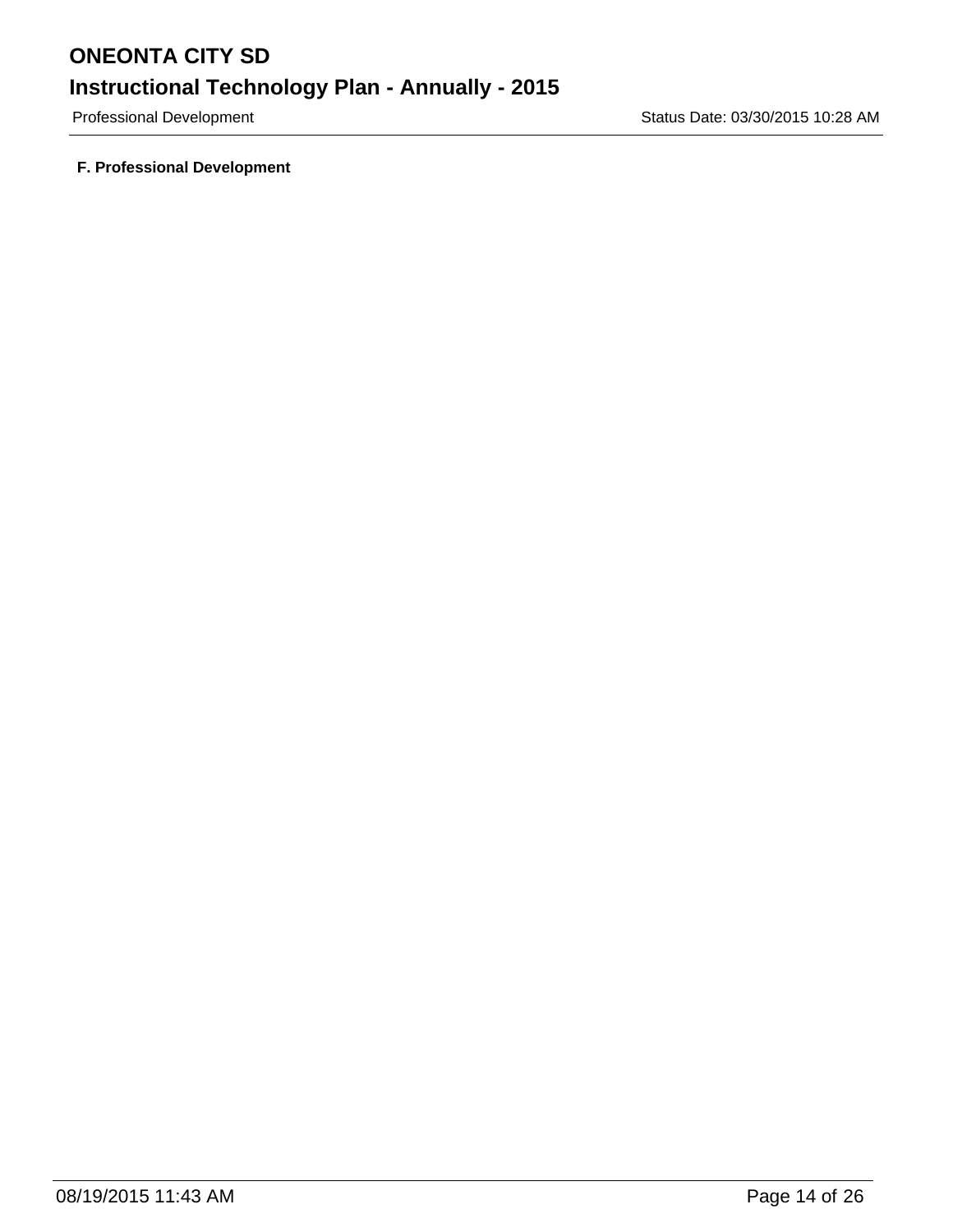**1. Please provide a summary of professional development offered to teachers and staff, for the time period covered by this plan, to support technology to enhance teaching and learning. Please include topics, audience, and method of delivery within your summary.**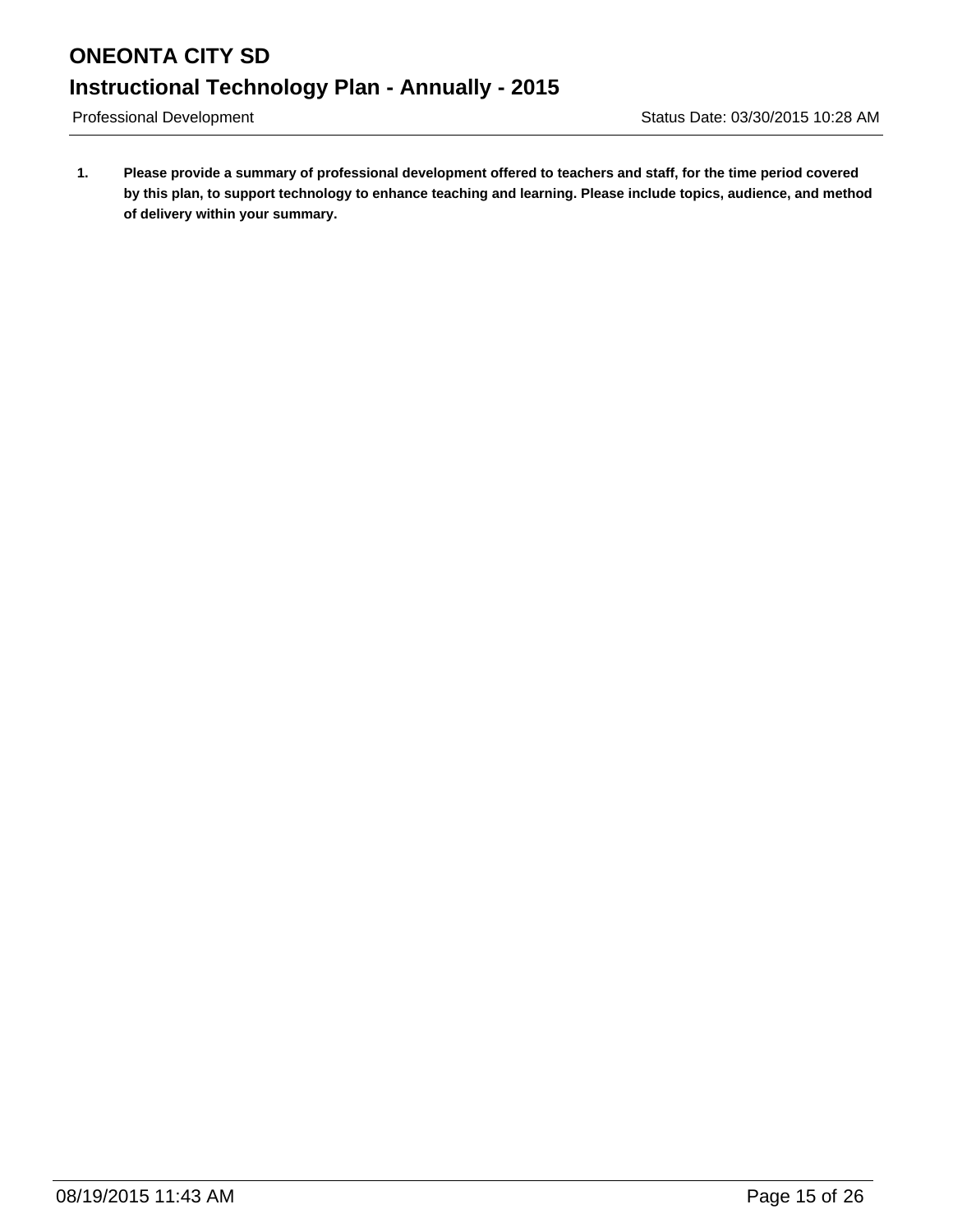Professional Development **Status Date: 03/30/2015 10:28 AM** 

| <b>Topics</b>                                                                                                                                                                                                                                                                                                                                                                                                                                                                                           | <b>Audience</b>    | <b>Method of Delivery</b>                                                                                                                                                                                                                                                 |
|---------------------------------------------------------------------------------------------------------------------------------------------------------------------------------------------------------------------------------------------------------------------------------------------------------------------------------------------------------------------------------------------------------------------------------------------------------------------------------------------------------|--------------------|---------------------------------------------------------------------------------------------------------------------------------------------------------------------------------------------------------------------------------------------------------------------------|
| 1. Digital Citizenship and a<br>positive digital footprint<br>2. Keeping our Students Safe<br>a. Data security and Privacy<br>(COPPA and FERPA)<br>b. Making the Most of the<br><b>District Security Systems</b><br>3. Blended Learning<br>4. Collaborative instruction<br>5. Differentiation via Digital<br><b>Tools</b><br>6. Essential instructional<br>technology skills<br>7.<br>Smartboard/SmartNotebook<br>Proficiency<br>8. Teaching with iPads<br>9. Teaching with Google<br>Apps/Google Drive | All teaching staff | 1. Social Media/Learning<br>Communities<br>2. Grade-level teams &<br>content-area teams<br>3. "Tech Tips" offered at<br>monthly faculty meetings<br>4. Conference Day offerings<br>5. After-hours and summer<br>month in-service offerings<br>6. Instructional Technology |
| 10. Teaching with<br>Chromebooks                                                                                                                                                                                                                                                                                                                                                                                                                                                                        |                    | Coach embedded in each<br>building to provide "on-                                                                                                                                                                                                                        |
| 11. Teaching with Office 365/                                                                                                                                                                                                                                                                                                                                                                                                                                                                           |                    | demand" assistance                                                                                                                                                                                                                                                        |
| <b>OneDrive</b>                                                                                                                                                                                                                                                                                                                                                                                                                                                                                         |                    | 7. Out-of-district (BOCES,                                                                                                                                                                                                                                                |
| 12. Digital Assessment Tools                                                                                                                                                                                                                                                                                                                                                                                                                                                                            |                    | NYSCATE, etc) conferences                                                                                                                                                                                                                                                 |
| 13. Increasing student                                                                                                                                                                                                                                                                                                                                                                                                                                                                                  |                    | and workshops                                                                                                                                                                                                                                                             |
| engagement and<br>achievement                                                                                                                                                                                                                                                                                                                                                                                                                                                                           |                    |                                                                                                                                                                                                                                                                           |
| 14. Developing Essential                                                                                                                                                                                                                                                                                                                                                                                                                                                                                |                    |                                                                                                                                                                                                                                                                           |
| <b>Technology Literacies</b>                                                                                                                                                                                                                                                                                                                                                                                                                                                                            |                    |                                                                                                                                                                                                                                                                           |
| a. Communication                                                                                                                                                                                                                                                                                                                                                                                                                                                                                        |                    |                                                                                                                                                                                                                                                                           |
| b. Creativity                                                                                                                                                                                                                                                                                                                                                                                                                                                                                           |                    |                                                                                                                                                                                                                                                                           |
| c. Critical thinking &                                                                                                                                                                                                                                                                                                                                                                                                                                                                                  |                    |                                                                                                                                                                                                                                                                           |
| problem solving                                                                                                                                                                                                                                                                                                                                                                                                                                                                                         |                    |                                                                                                                                                                                                                                                                           |
| d. Global Awareness                                                                                                                                                                                                                                                                                                                                                                                                                                                                                     |                    |                                                                                                                                                                                                                                                                           |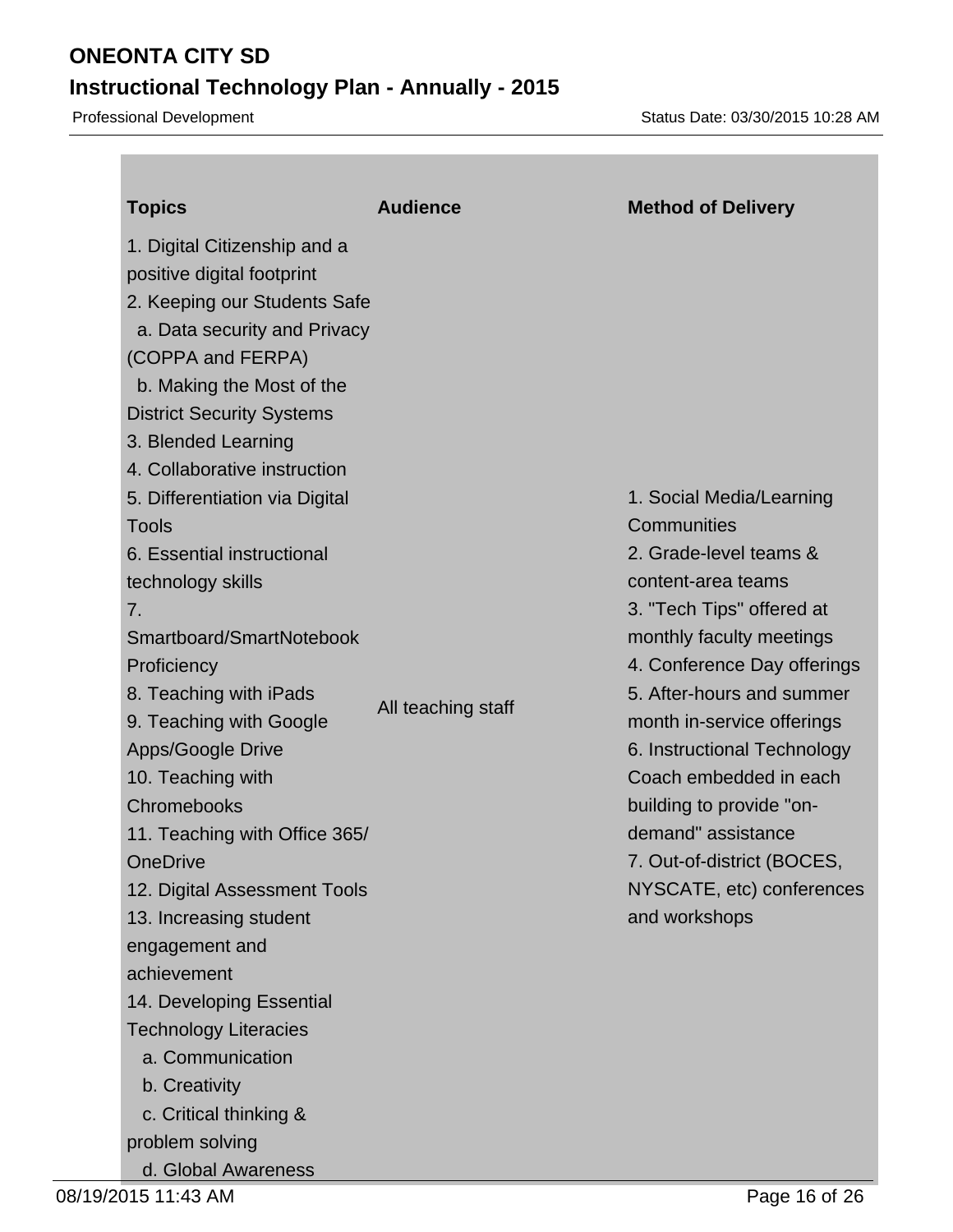e. Digital Media Literacy

f. Digital Responsibility

g. Collaboration

15. Technology Literacy

Cross-Walk through the

Common Core

16 Shifting to Student-

Centered, Learner-

Led Instruction

17. Facilitate Deeper

Learning with Technology

### Tools

Professional Development Themes:

(2015-16): Information management system that informs Data Driven Instruction

(2016-17): Full intervention model that embeds common curricular assessment and data approaches

(2017-18): Seek instructional technological enhancements that include curriculum sharing, assessment alignment, data retrieval and analysis which is embedded with differentiated instruction informed by data

#### **2. Please list title and FTE count (as of survey submission date) of all staff whose primary responsibility is technology integration training and support for teachers.**

| Title                           | Number of Current FTEs |
|---------------------------------|------------------------|
| Director of IT                  | 1.00                   |
| <b>Library Media Specialist</b> | 5.00                   |
|                                 | 6.0                    |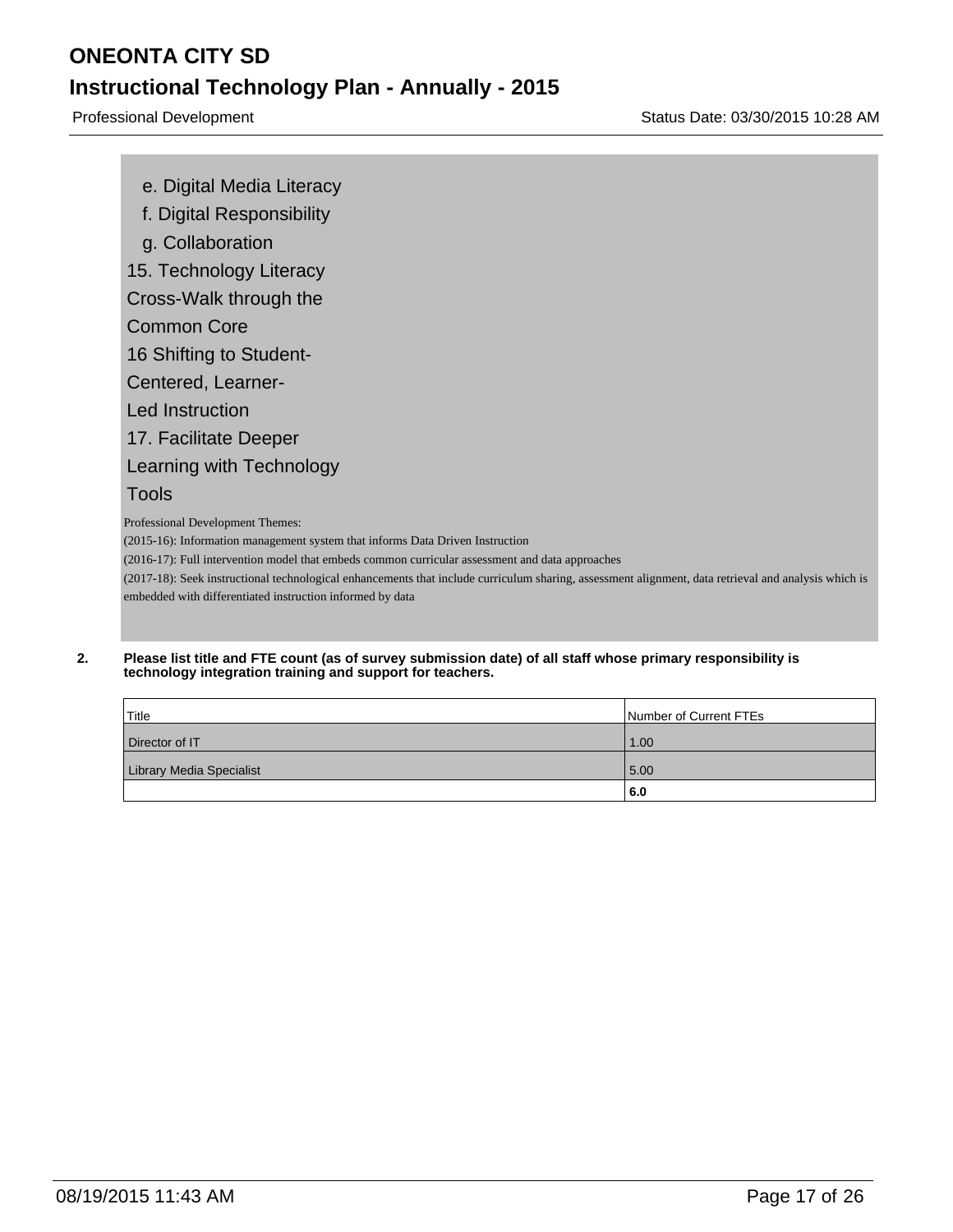#### **G. Technology Investment Plan**

### **1. Please list the top five planned technology investments in priority order over the next three years.**

|                | Anticipated Item or Service | <b>Estimated Cost</b> | Ils Cost One-time or Annual | Potential Funding Source (May list more<br>than one source per item.) |
|----------------|-----------------------------|-----------------------|-----------------------------|-----------------------------------------------------------------------|
|                | Wi-Fi                       | 77,225                | One Time                    | <b>Smart Schools Bond</b>                                             |
| $\overline{2}$ | Other                       | 667,000               | One Time                    | <b>Smart Schools Bond</b>                                             |
| 3              | <b>Tablets</b>              | 210,000               | One Time                    | Smart Schools Bond, Operating Budget                                  |
| $\overline{4}$ | Professional<br>Development | 100.000               | Annual                      | Smart Schools Bond, Operating Budget                                  |
| 5              | Staffing                    | 250,000               | Annual                      | Operating budget                                                      |
| Totals:        |                             | 1304225.0             |                             |                                                                       |

#### **2. If "Other" was selected in question one, please specify.**

Other  $=$ 

VoIP(Voice over Internet Protocol) implementation district-wide (\$135,000),

Additional PTZ Security Cameras (\$130,000),

Interactive Touch Screens (70" or more) (\$267,000) and

Distance Learning hardware (\$135,000).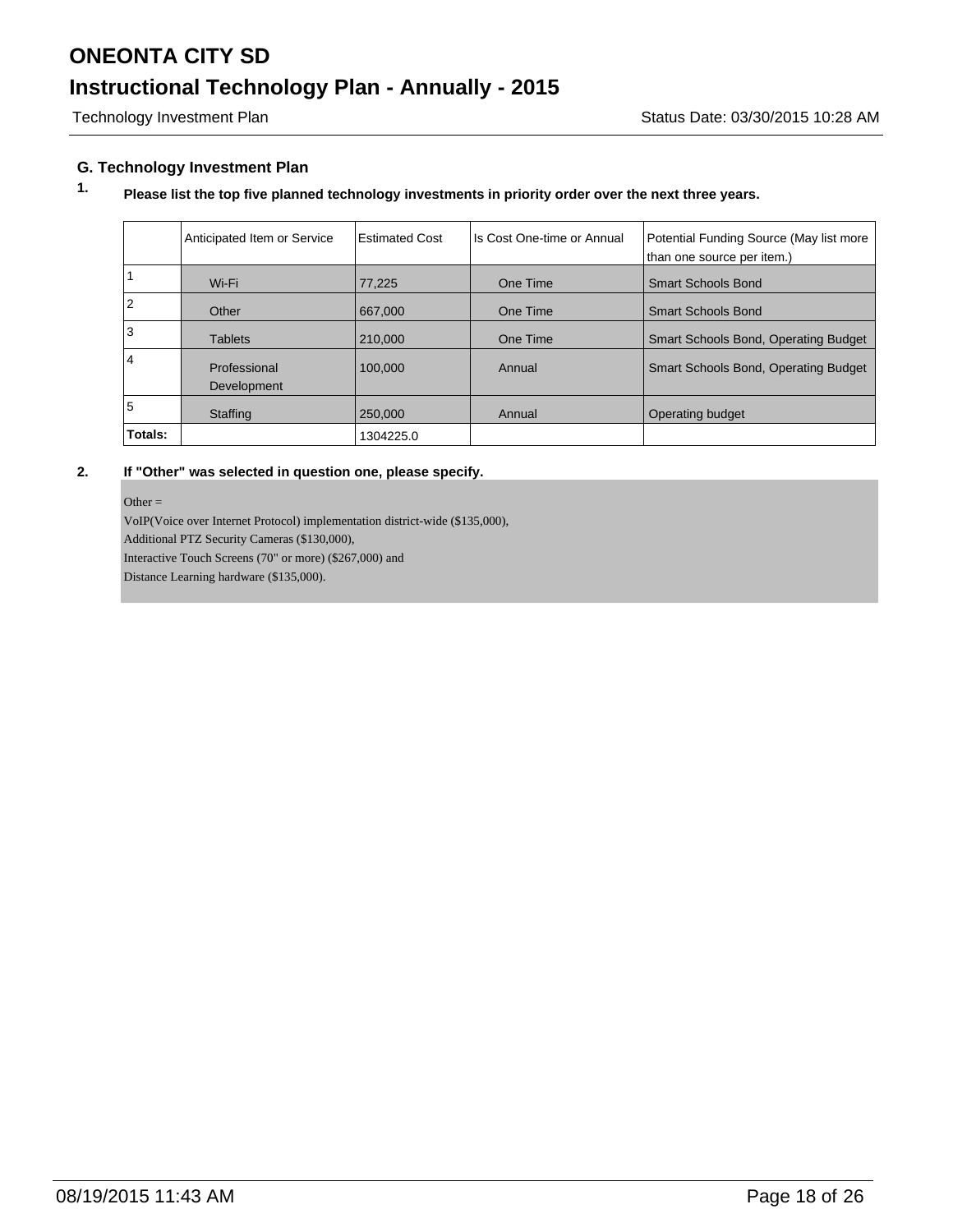Status of Technology Initiatives and Community Status Date: 03/30/2015 10:28 AM

#### **H. Status of Technology Initiatives and Community Connectivity**

#### **1. Please check any developments, since your last instructional techology plan, that affect the current status of the technology initiatives.**

Technology Plan Implementation (Checked) Computer-based Testing (Checked) Developments in Technology (Checked) Changes in Legislation (Checked)

#### **1a. Please specify if response to question one was other.**

(No Response)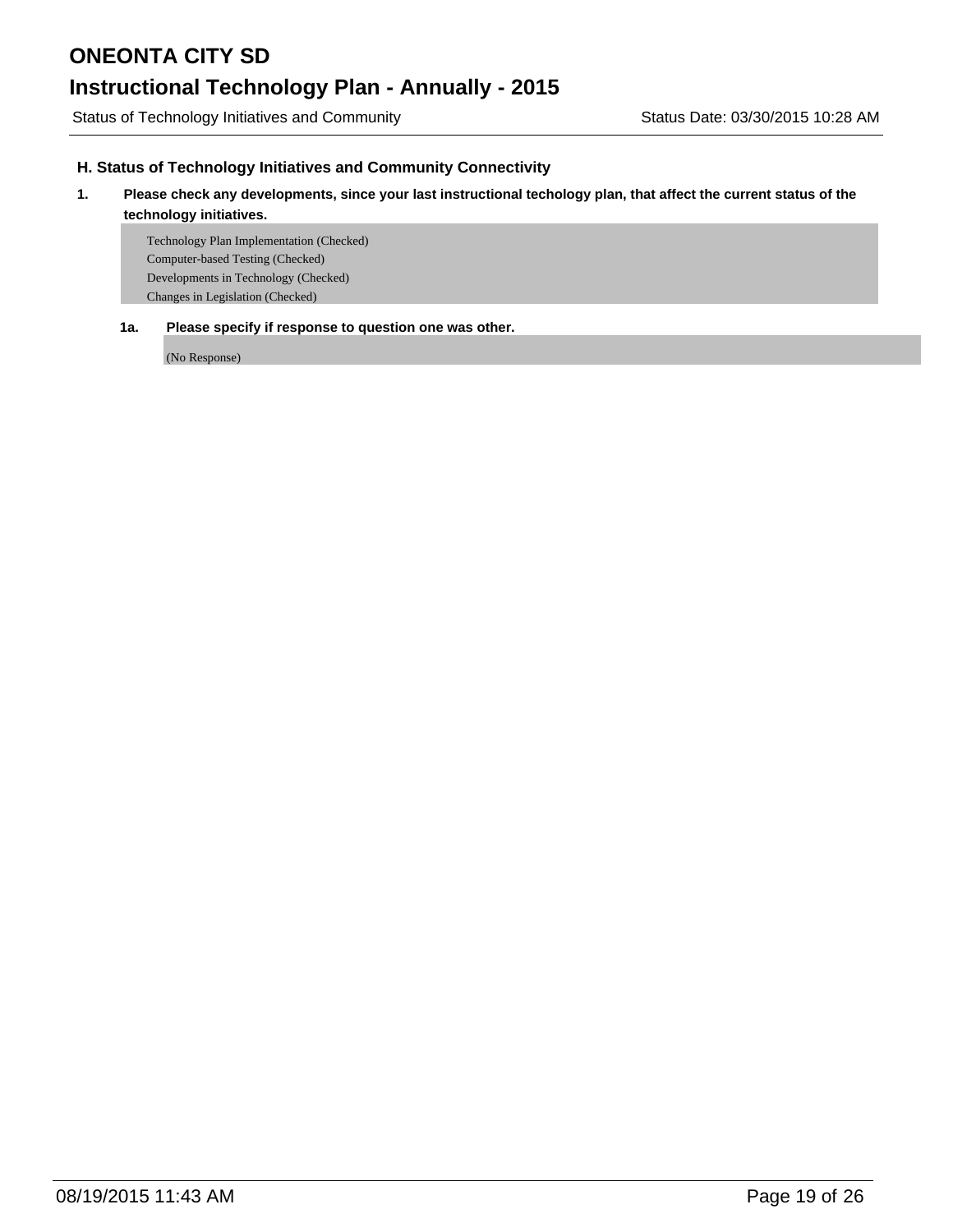Status of Technology Initiatives and Community Status Date: 03/30/2015 10:28 AM

**2. In this section, please describe how the district plans to increase student and teacher access to technology, in school, at home, and in the community.**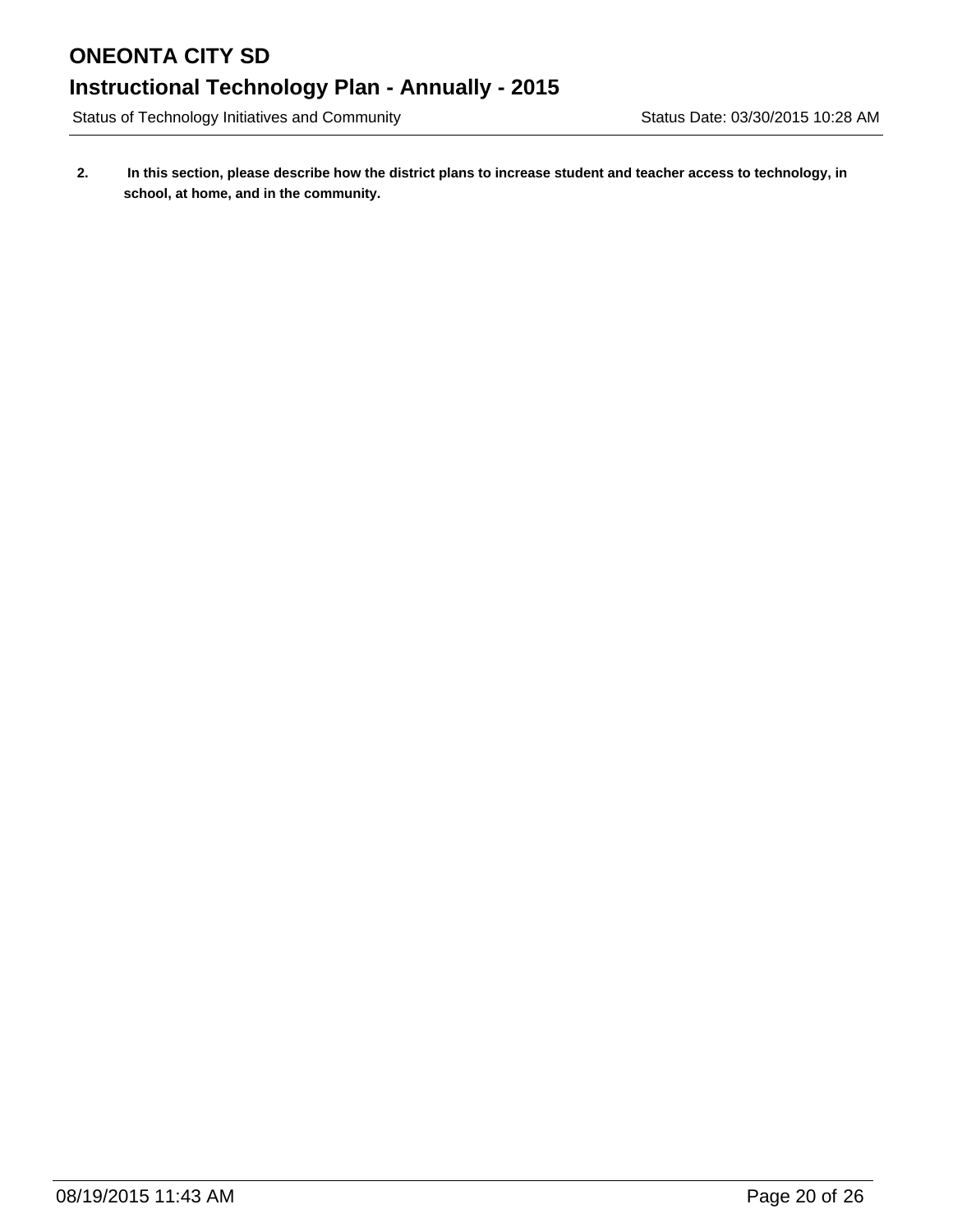# **Instructional Technology Plan - Annually - 2015**

Status of Technology Initiatives and Community Status Date: 03/30/2015 10:28 AM

| 1. Implement/Maintain technology-enabled<br>classrooms throughout the district.                                    | Keep abreast of new teaching<br>a)<br>technologies and update definition of<br>"technology-enabled classroom" as<br>appropriate.<br>b)<br>Upgrade individual classrooms with<br>similar equipment as teachers place<br>requests and as funding allows.<br>Provide mobile technology classroom<br>C)<br>solutions (media cart solution) where<br>appropriate (i.e. for traveling teachers)               |
|--------------------------------------------------------------------------------------------------------------------|---------------------------------------------------------------------------------------------------------------------------------------------------------------------------------------------------------------------------------------------------------------------------------------------------------------------------------------------------------------------------------------------------------|
| 1. Improve network security                                                                                        | Maintain effective Acceptable Use<br>a)<br>Policy that will balance network security with<br>educational technology needs. (see<br>Appendix III)<br>Prevent non-district computers from<br>b)<br>connecting to the private/secure district<br>network (either wired or wireless).<br>Adhere to NYS OSC standards for<br>$\mathsf{C}$<br>Information Technology Governance (See<br>Appendix IV)          |
| 1. Implement one-to-one initiatives where<br>appropriate                                                           | Maintain appropriate levels of mobile<br>a)<br>devices in each building so as to<br>approximate one-to-one computing when<br>needed, especially in support of NYS online<br>testing.<br>Provide infrastructure (e.g. student<br>b)<br>network that is separate from private district<br>network) and support services for students<br>to bring/use personally-owned devices<br>("BYOD") as appropriate. |
| 1. Provide for increased online access of<br>school information and resources<br>1. Improve home-school connection | Maintain web content system to<br>a)<br>facilitate distribution of web publishing to<br>source information providers, such as<br>teachers, building secretaries, human<br>resources office, etc. ensuring "fresh"                                                                                                                                                                                       |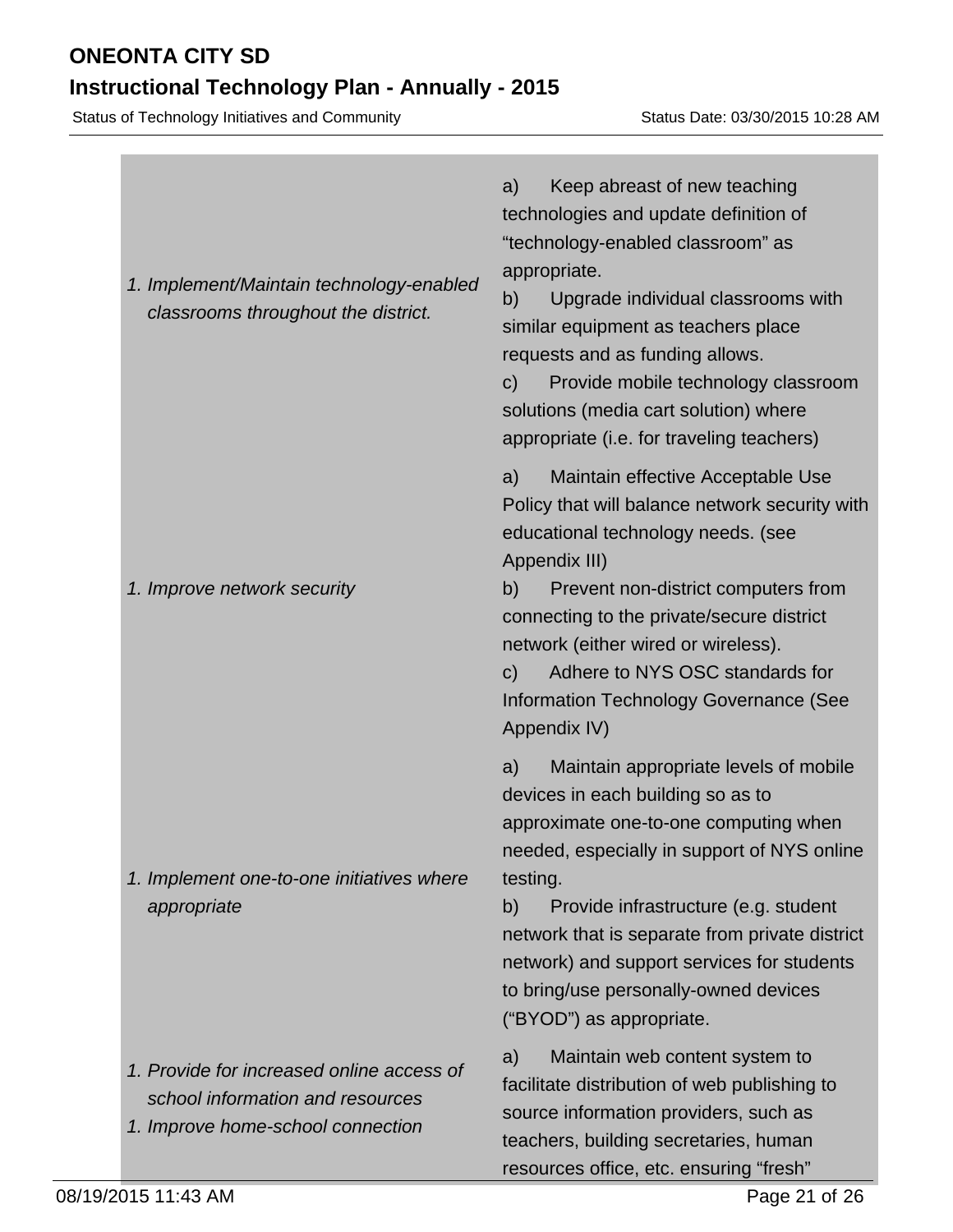### **Instructional Technology Plan - Annually - 2015**

Status of Technology Initiatives and Community Status Date: 03/30/2015 10:28 AM

information is available to district stakeholders.

b) Encourage/support teachers in providing online information to students and families via Teacher Pages, Student Management System (eSchool Home Access Center) and/or Course Management systems (Moodle).

c) Maintain student access to "cloud"-like services as appropriate (e.g. email, network file storage).

#### **3. Please check all locations where Wi-Fi service is available to students within the school district geographical boundaries.**

School (Checked) Home (Checked) Community (Checked)

#### **3a. Please identify categories of available Wi-Fi locations within the community.**

One Public Library Two College campuses Many local businesses One YMCA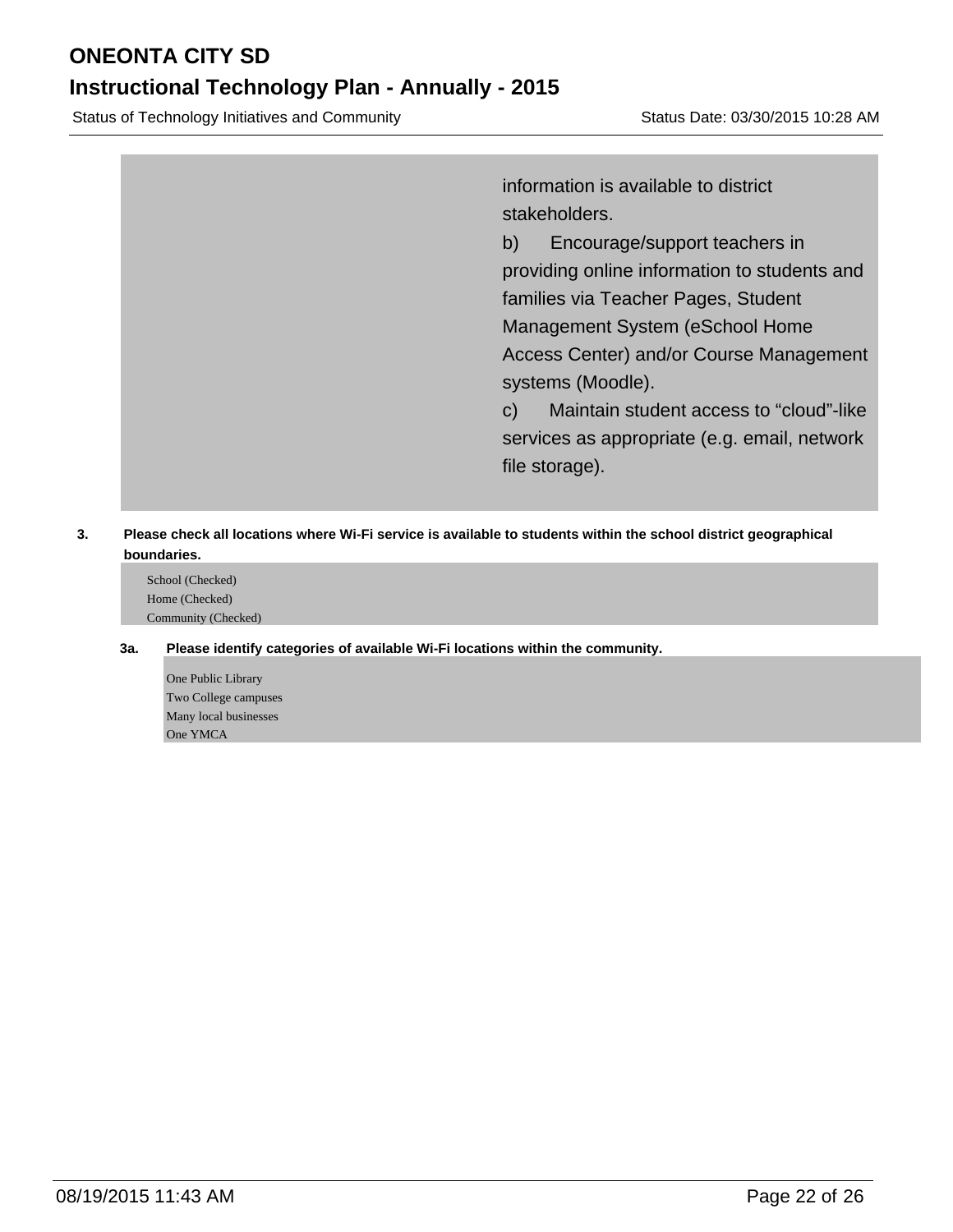Instructional Technology Plan Implementation Status Date: 03/30/2015 10:28 AM

#### **I. Instructional Technology Plan Implementation**

**1. Please provide the timeline and major milestones for the implementation of the instructional technology plan as well as the action plan to integrate technology into curriculum and instruction to improve student learning.**

| 1. Meet Common Core<br>requirements for teachers to<br>integrate technology into<br>their instruction.        | Provide online<br>a)<br>resources so that teachers<br>may find assistance when<br>they are ready for it.<br>b)<br>Provide curricular<br>technology instruction that<br>specifically addresses<br>Common Core via<br>Conference Day workshops. | 2015-2018<br>Desired outcome: Oneonta<br><b>City School District will</b><br>establish and teachers will<br>meet a base-level of<br>instructional technology<br>literacy.                                                                                        |
|---------------------------------------------------------------------------------------------------------------|-----------------------------------------------------------------------------------------------------------------------------------------------------------------------------------------------------------------------------------------------|------------------------------------------------------------------------------------------------------------------------------------------------------------------------------------------------------------------------------------------------------------------|
| 2. Internet safety / digital<br>citizenship instruction for all<br>students grades K-12                       | <b>Ensure this instruction</b><br>a)<br>is provided across the<br>curriculum at all grade levels                                                                                                                                              | 2015-2018<br>Desired outcome: Oneonta<br><b>City School District students</b><br>will be both safe and<br>effective users of<br>technological tools.                                                                                                             |
| 3. Curriculum review-be sure<br>to integrate instructional<br>technologies as curriculum is<br>being updated. | a) Curriculum Advisory Team<br>monthly meetings and annual<br>review of curriculum<br>b) Explore eBook availability<br>and usefulness<br>c) Use evaluation rubrics to<br>ensure quality curricular<br>software is being<br>purchased/utilized | 2015-2018<br><b>Desired outcome: Full</b><br>collaboration between offices<br>of Instruction and IT Services<br>will ensure that all curricular<br>decisions consider<br>technology and that all<br>technology decisions<br>consider curricular<br>implications. |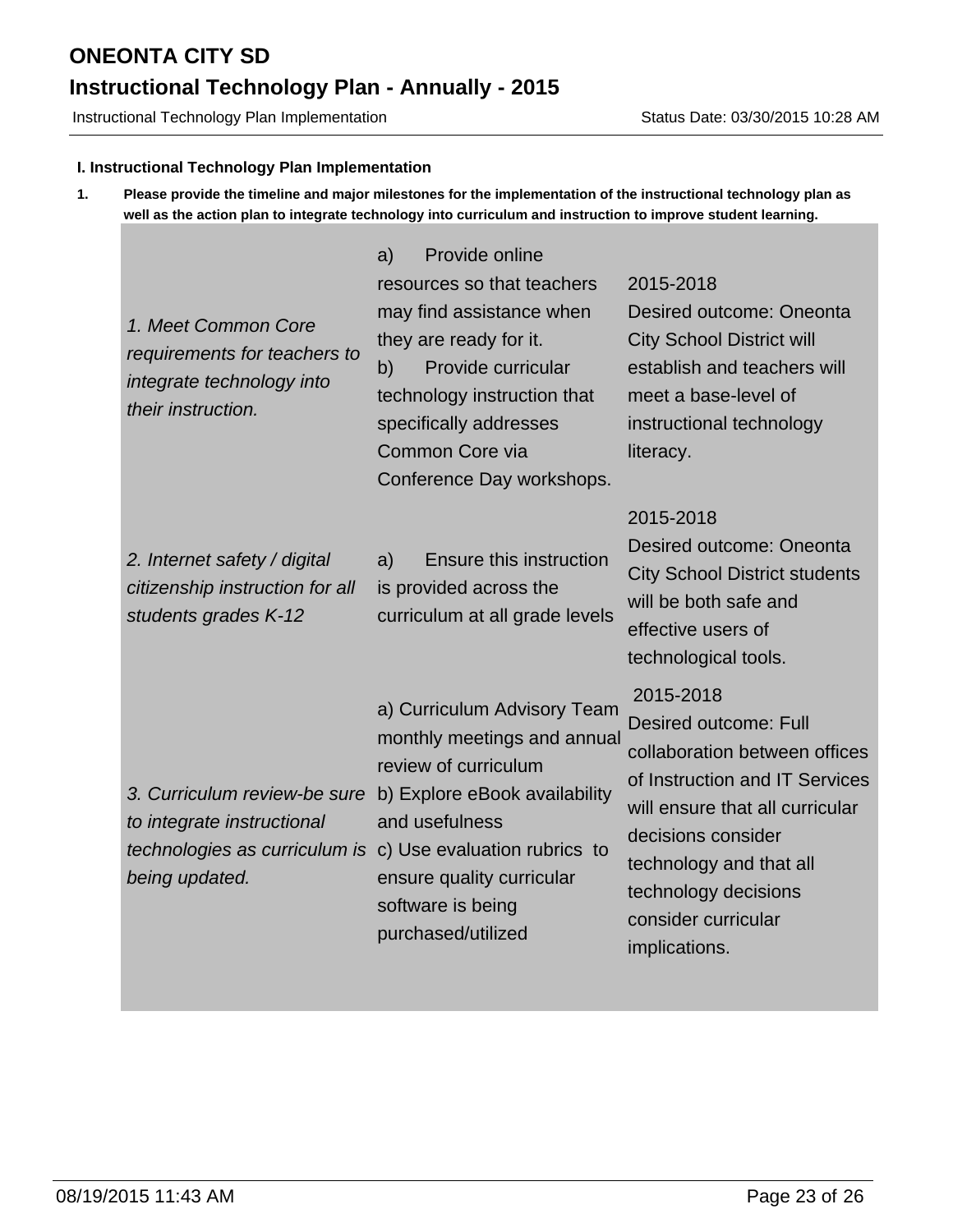#### **J.Monitoring and Evaluation**

**1. Please describe the proposed strategies that the district will use to evaluate, at least twice a year, the effectiveness of the implementation of the district's instructional technology plan to improve teaching and learning.**

#### Ongoing Evaluation

The district has several measures in place to evaluate our technology usage and effectiveness. These measures include; Curricular Technology Committee meetings, Administrative Computing Committee Meetings, Helpdesk database, and stakeholder feedback.

#### Curricular Technology Committee

 – this committee, which is comprised of library media specialists, Information Technology Services staff, the curriculum coordinator, and one Board of Education representative, meets on a bi-monthly basis during the school year. The committee's purpose is to guide technology progress and to advise with regard to technology policy. Minutes from these meetings can be found on the Information Technology Services website (http://www.oneontacsd.org/ITS).

#### Administrative Computing Committee

 – this committee is comprised of a cross-section of non-instructional employees representing all administrative areas across the district and also includes a Board of Education representative. The committee meets just one or two times per year to discuss Administrative applications, systems security and our adherence to NYS Information Technology guidelines. Minutes from these meetings can be found on the Information Technology Services website (http://www.oneontacsd.org/ITS) .

#### HelpDesk Database

 – this Help Desk system is used by Information Technology Services to track the majority of our Information Technology Services requests. Reporting from this system (see Appendix XIII) informs us of troubleshooting volume and trends in terms of end user's needs. The information from this system is invaluable for ongoing technology evaluation.

Stakeholder Feedback

 – our stakeholders are all those who are affected by district Information Technology Services; employees, students, parents, Board of Education members and community members. Any user may provide us with feedback by using our "How Are We Doing?" survey (see Appendix XII) available on the top level of the Information Technology Services web site (http://www.oneontacsd.org/ITS).

Students are not given a formal opportunity to provide feedback. However, students offer frequent unsolicited comments on their educational technology use when in the classroom, computer lab or library and that their feedback comes to us via teachers and librarians. In a very real sense, student interest, experience, and capacity drive the adoption of technology in the classroom.

Board of Education and community members (including parents) are offered occasional Information Technology Services updates (upon request) during scheduled Board of Education meetings. The Board also has a new Communications Committee that focuses heavily upon the use of technology to communicate with parents and taxpayers. During these meetings we receive valuable feedback from these stakeholders.

### **2. Please fill in all information for the policies listed below.**

|                                                                 | Date of Public<br>Forum (If<br>applicable) | URL                                                                                                             | Year Policy Adopted |
|-----------------------------------------------------------------|--------------------------------------------|-----------------------------------------------------------------------------------------------------------------|---------------------|
| Acceptable Use Policy -- AUP                                    | (No<br>Response)                           | http://www.oneontacsd.org/files/filesyste<br>m/ocsd%20aup%202014-2015.pdf                                       | 2014                |
| Internet Safety/Cyberbullying                                   | 07/07/2010                                 | http://www.oneontacsd.org/files/1135864/<br>section%20b.%20policy%20manual%202<br>010.updatedasof06.02.2015.pdf | 12010               |
| Parents' Bill of Rights for Data<br><b>Privacy and Security</b> | (No<br>Response)                           | http://www.oneontacsd.org/parents.cfm?s   2014<br>ubpage= $1072339$                                             |                     |

#### **3. Does the district have written procedures in place regarding cybersecurity?**

No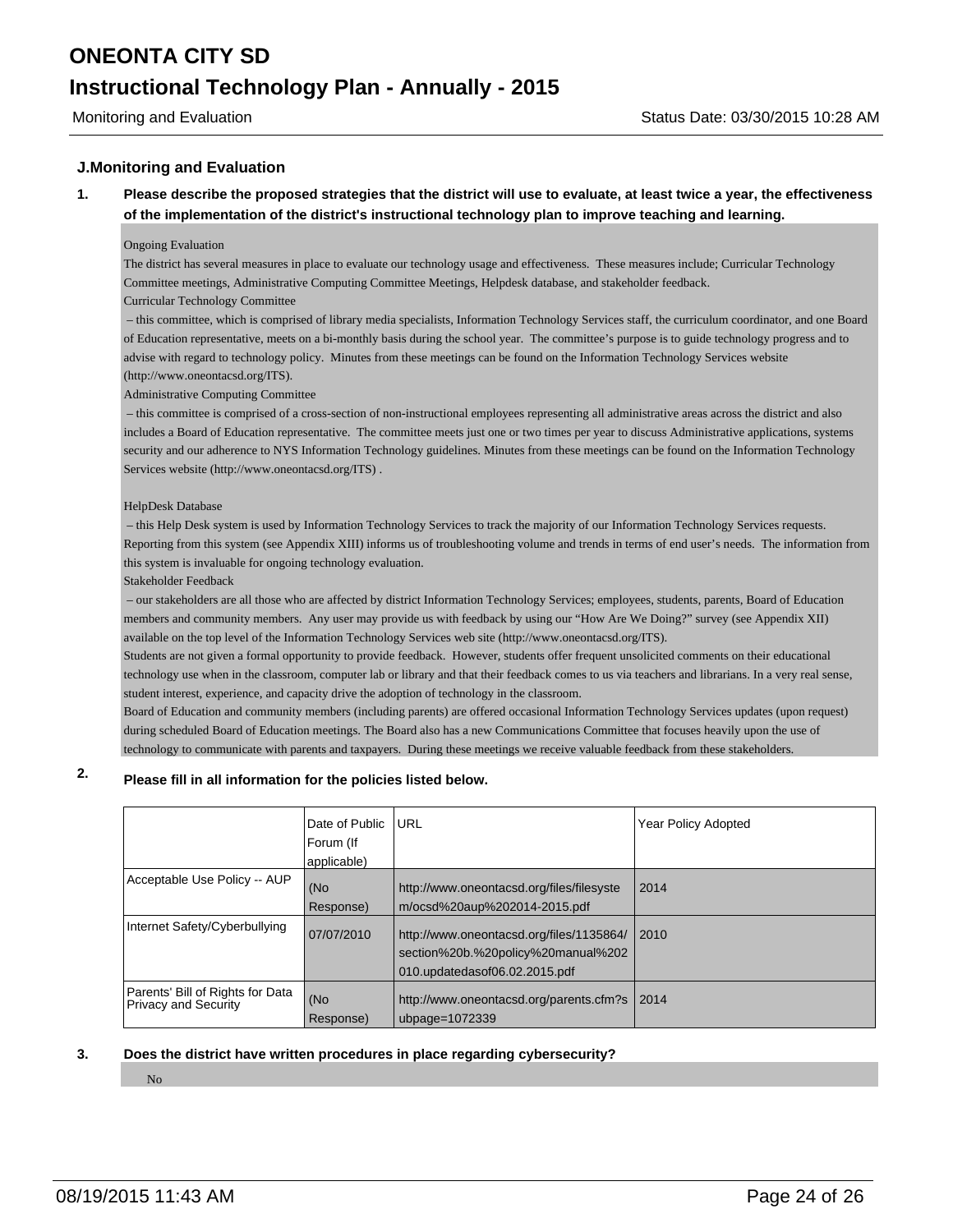#### **K. Survey Feedback**

Thank you for submitting your district's instructional technology plan (ITP) survey via the online collection tool. We appreciate the time and effort you have spent completing the ITP survey. Please answer the following questions to assist us in making ongoing improvements to the online survey tool.

| п. | Was the survey clear and easy to use |  |
|----|--------------------------------------|--|
|    |                                      |  |

Yes

**1a. If response was "No", please explain.**

(No Response)

**2. Was the guidance document helpful?**

Yes

**2a. If "No", please explain.**

(No Response)

#### **3. What question(s) would you like to add to the survey? Why?**

(No Response)

#### **4. What question(s) would you omit from the survey? Why?**

(No Response)

**5. Other comments.**

I hae attached our current fully approved Technology Plan that covers the 2014-2017 timespan. We will have our BOE approve an updated version of this plan to reflect the 2015-2018 timespan in the fall of 2015.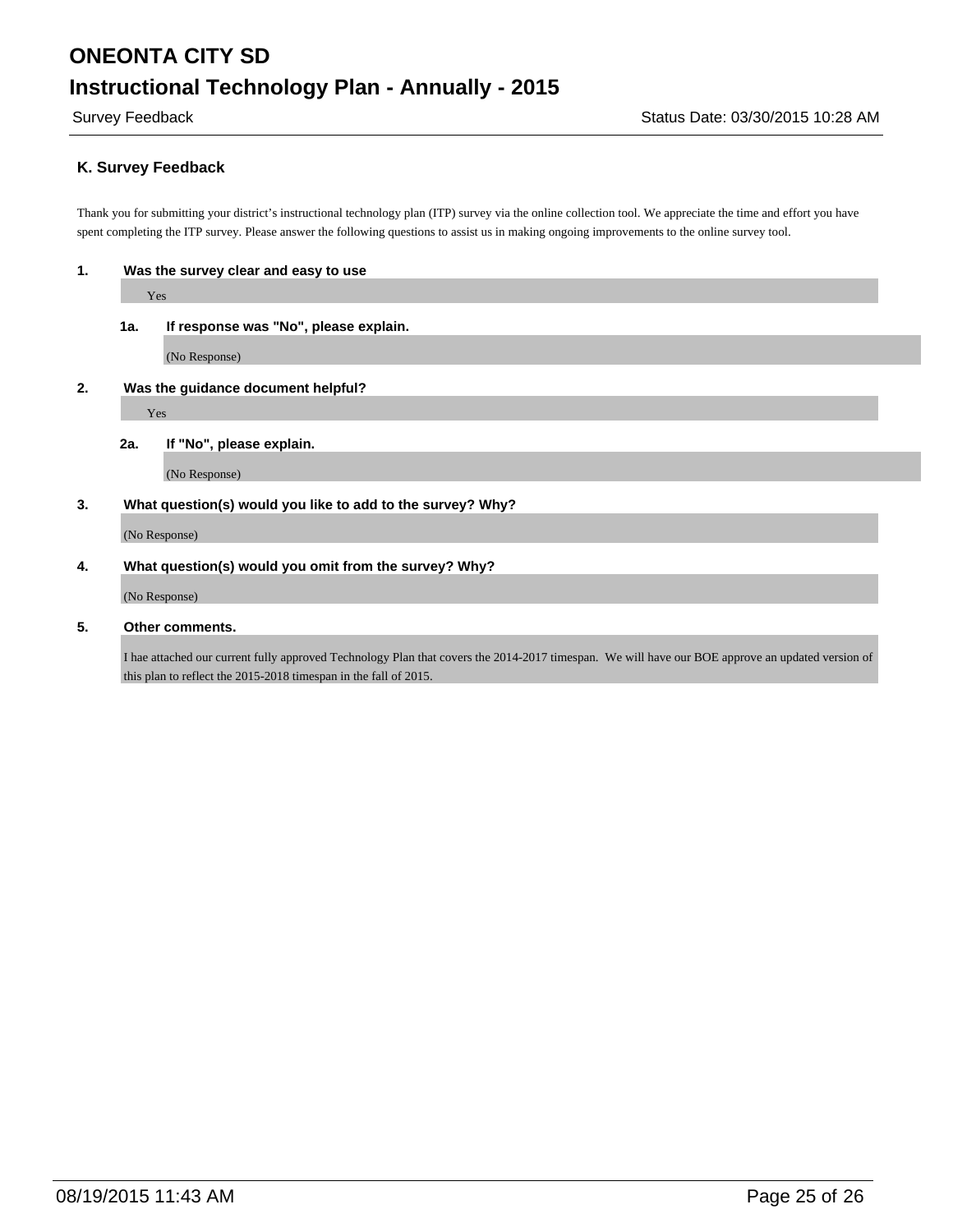#### **Appendices**

**1. Upload additional documentation to support your submission**